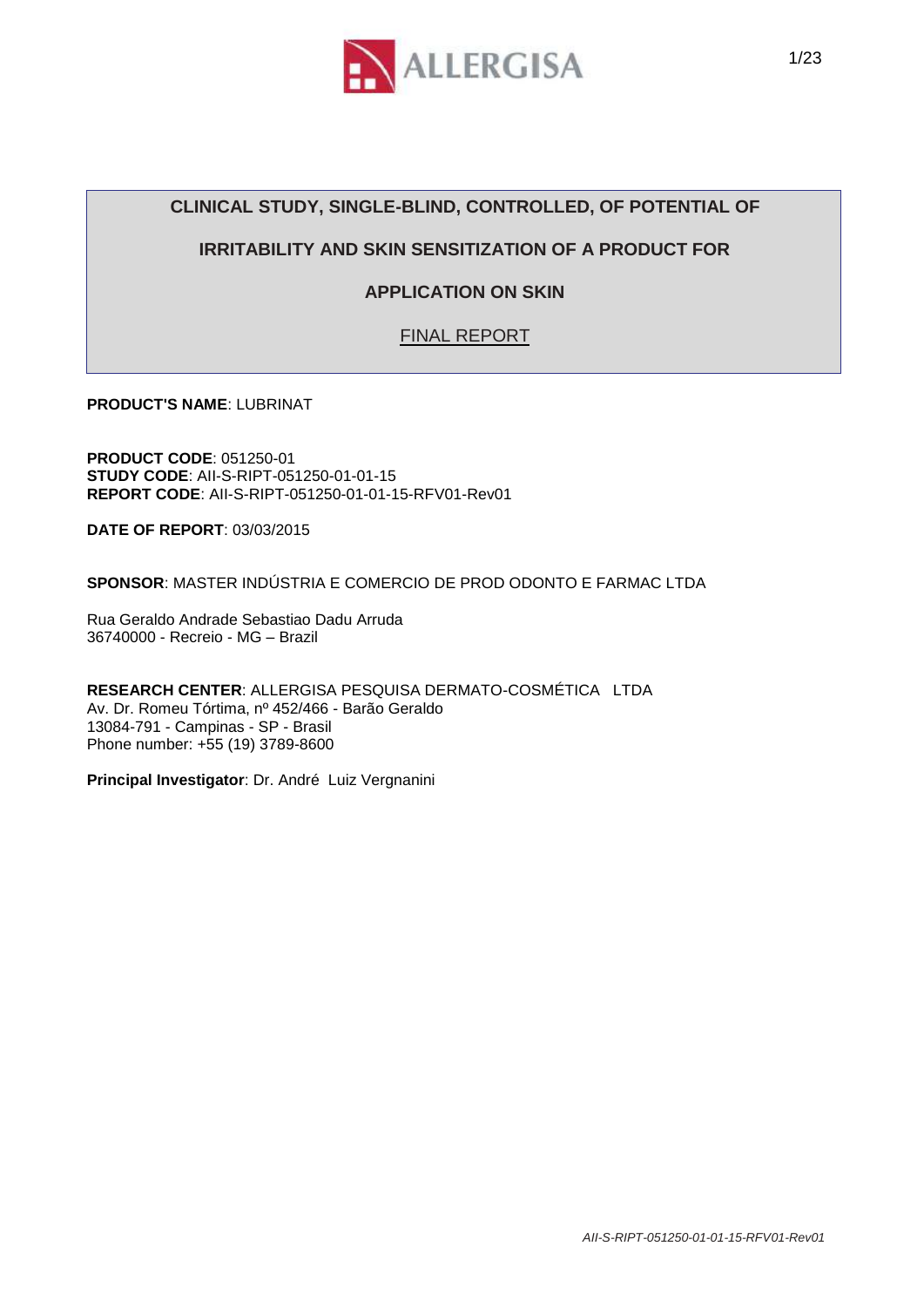

#### **CLINICAL STUDY, SINGLE-BLIND, CONTROLLED, OF POTENTIAL OF IRRITABILITY AND SKIN SENSITIZATION OF A PRODUCT FOR APPLICATION ON SKIN A B S T R A C T**

| <b>Product Name</b><br>Product code:<br>Study Code:<br><b>Report Code:</b><br>PURPOSE OF THE STUDY | <b>LUBRINAT</b><br>051250-01<br>All-S-RIPT-051250-01-01-15<br>All-S-RIPT-051250-01-01-15-RFV01-Rev01<br>To prove the absence of potential primary irritation and accumulated and<br>cutaneous sensitization of a product for application on the skin in maximized<br>conditions, with application area and quantity controlled, accompanied by a<br>dermatologist doctor.                                                                                                                                                                                                                                                                                                                                                                                                                                                                                                                                                                |
|----------------------------------------------------------------------------------------------------|------------------------------------------------------------------------------------------------------------------------------------------------------------------------------------------------------------------------------------------------------------------------------------------------------------------------------------------------------------------------------------------------------------------------------------------------------------------------------------------------------------------------------------------------------------------------------------------------------------------------------------------------------------------------------------------------------------------------------------------------------------------------------------------------------------------------------------------------------------------------------------------------------------------------------------------|
| <b>METHODOLOGY</b>                                                                                 | The product test and control were applied on disks of filter paper of the patch<br>test and then applied to the back (scapular area) right or left side of research<br>participants. The applications took place on Mondays, Wednesdays and Fridays<br>during 3 consecutive weeks. Forty-eight hours (48h) after its application, the<br>patch test was removed by trained technicians and, after about 30 minutes, the<br>site was evaluated to check for possible clinical signs.<br>After this period (induction) followed a period of, at least 10 days, when no patch<br>was applied on the back of the participants (rest period).<br>Then began the challenge period. A single application of patch test was carried<br>out followed by readings after 48 h and 72 h.<br>Research participants were evaluated by a dermatologist doctor at the beginning<br>and the end of the study and monitored throughout the course thereof. |
| PRINCIPAL INVESTIGATOR                                                                             | Dr. André Luiz Vergnanini                                                                                                                                                                                                                                                                                                                                                                                                                                                                                                                                                                                                                                                                                                                                                                                                                                                                                                                |
| PERIOD OF TEST                                                                                     | 6 Weeks                                                                                                                                                                                                                                                                                                                                                                                                                                                                                                                                                                                                                                                                                                                                                                                                                                                                                                                                  |
| <b>APPLICATION FREQUENCY</b>                                                                       | 9 applications in the first 3 weeks (induction period). 1 application in the last<br>week (challenge period).                                                                                                                                                                                                                                                                                                                                                                                                                                                                                                                                                                                                                                                                                                                                                                                                                            |
| <b>TEST AREA</b>                                                                                   | Back (scapular region).                                                                                                                                                                                                                                                                                                                                                                                                                                                                                                                                                                                                                                                                                                                                                                                                                                                                                                                  |
| NUMBER OF PARTICIPANTS                                                                             | 72 research participants                                                                                                                                                                                                                                                                                                                                                                                                                                                                                                                                                                                                                                                                                                                                                                                                                                                                                                                 |
| POPULATION DESCRIPTION                                                                             | Female and male, aged between 18 to 70 years, phototype II to IV (Fitzpatrick                                                                                                                                                                                                                                                                                                                                                                                                                                                                                                                                                                                                                                                                                                                                                                                                                                                            |
| <b>ETHICS</b>                                                                                      | This study was conducted in accordance with the principles of the Declaration of<br>Helsinki, the applicable regulatory requests, including CNS Resolution No.<br>466/12, and Good Clinical Practice (Document of the Americas and ICH E6:<br>Good Clinical Practice).                                                                                                                                                                                                                                                                                                                                                                                                                                                                                                                                                                                                                                                                   |
| <b>RESULTS</b>                                                                                     | During the study, no participant presented clinical signs related to skin product.                                                                                                                                                                                                                                                                                                                                                                                                                                                                                                                                                                                                                                                                                                                                                                                                                                                       |
| <b>CONCLUSION</b>                                                                                  | The product is not induced primary and accumulated irritation process or skin<br>sensitization study group.<br>The product is considered safe under the evaluated conditions.                                                                                                                                                                                                                                                                                                                                                                                                                                                                                                                                                                                                                                                                                                                                                            |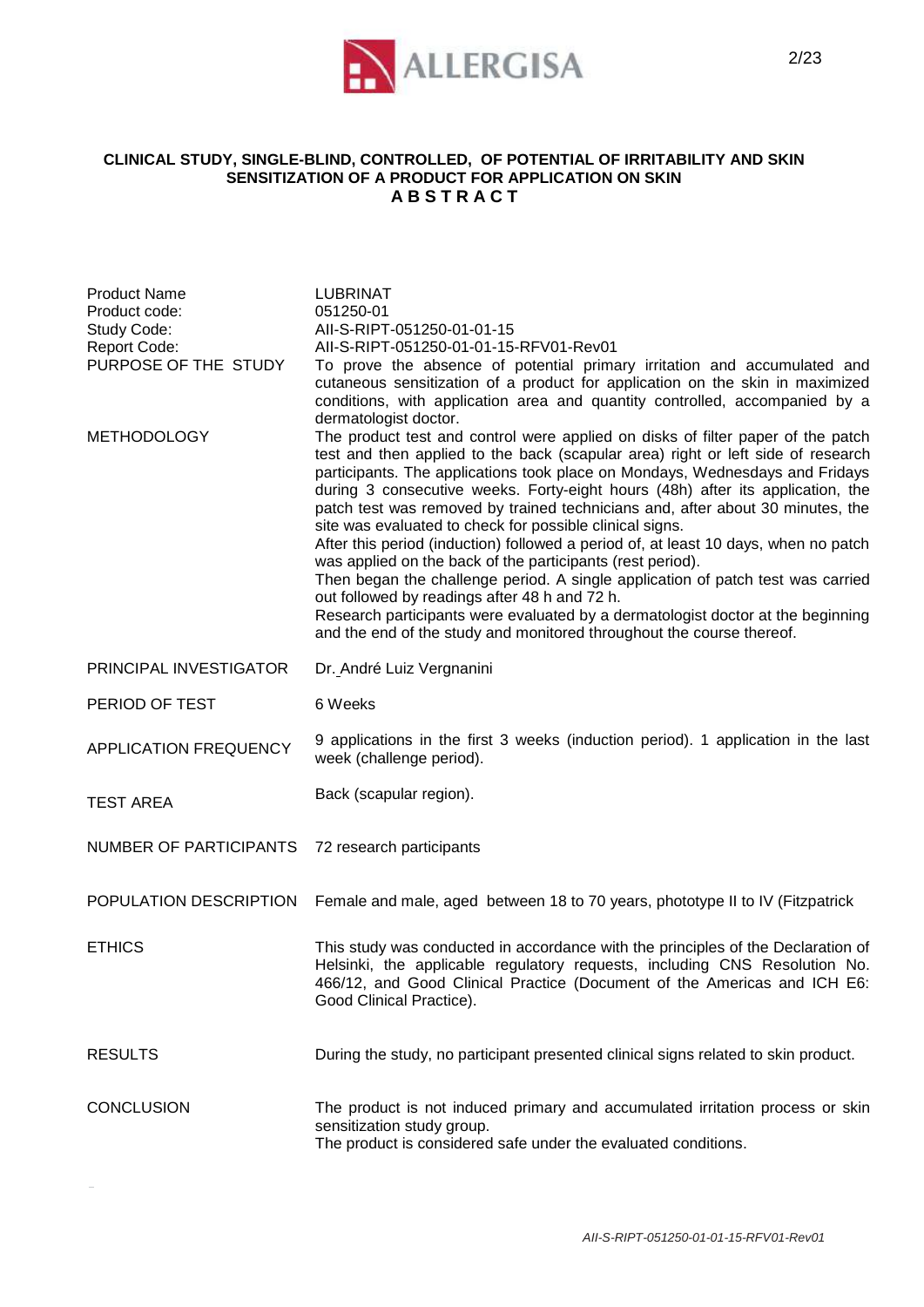

#### **QUALITY ASSURANCE**

The study was performed in accordance to CNS Resolution No. 466/2012, in the spirit of the Good Clinical Practice and in accordance with the Allergisa Standard Operating Procedures.

Our quality Data are assured considering that our employees are trained and qualified according the research to be conducted, our equipment are maintained calibrated, and were used recognized and / or validated methods.

The Quality Assurance Area performs audit of the Management System; and is available to receive our customers for specific tutoring of their research.

Representative signature of Quality Assurance System means that the research was conducted as described above.

Quality Manager Fatima Ap. Ortigoza de Lima 3/3/2015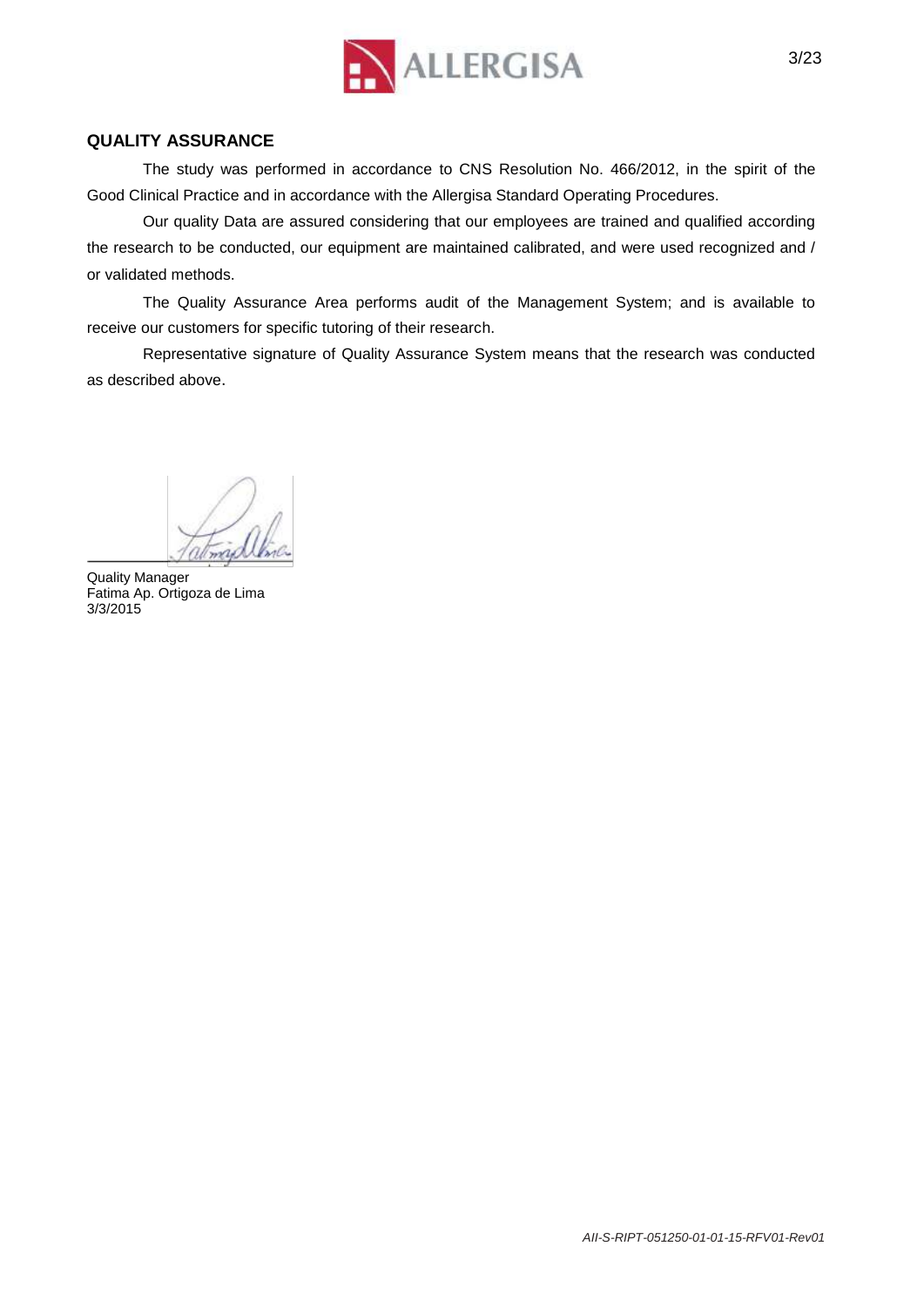

| <b>INDEX</b> |  |
|--------------|--|
|--------------|--|

| 1-INTRODUCTION                                                   | 6              |
|------------------------------------------------------------------|----------------|
| 2- OBJECTIVES                                                    | 7              |
| 3- INVESTIGATIONAL PRODUCT                                       | $\overline{7}$ |
| 3.1 Identification                                               | $\overline{7}$ |
| 3.2 How to use                                                   | 8              |
| 3.3 Storage                                                      | 8              |
| 4- APPLICABLE ETHICAL CONSIDERATIONS                             | 8              |
| 5- PERIOD OF STUDY                                               | 8              |
| <b>6- RESEARCH PARTICIPANTS</b>                                  | 8              |
| 6.1 Recruitment of Research Participants                         | 8              |
| 6.2 Selection and Admission of Research Participants             | 8              |
| 6.3 Population Description                                       | 9              |
| 6.4 Inclusion criteria                                           | 9              |
| 6.5 No Inclusion criteria                                        | 9              |
| 6.6 Interdiction and restriction                                 | 10             |
| 7- METHODOLOGY                                                   | 10             |
| 7.1 Study Design                                                 | 10             |
| 7.2 Materials and Equipment                                      | 10             |
| 7.3 Study Area                                                   | 10             |
| 7.4 Population Size                                              | 11             |
| 7.5 Procedures                                                   | 11             |
| 7.5.1 Clinical Signs Evaluation (Readings)                       | 11             |
| 7.6 Procedure Schedule                                           | 12             |
| 7.7 Criteria and Procedures for Research Participants Withdrawal | 13             |
| 8- ADVERSE EVENTS                                                | 13             |
| 9- RESULTS                                                       | 14             |
| 9.1 Adherence to the study                                       | 14             |
| 9.2 Clinical Dermatological Evaluation                           | 14             |
| 10- CONCLUSION                                                   | 17             |
| <b>11- REFERENCES</b>                                            | 18             |
| ANNEX 1- INFORMED CONSENT                                        | 19             |
| ANNEX 2- STUDY GROUP                                             | 21             |
| ANNEX 3 - PRODUCT INFORMATION                                    |                |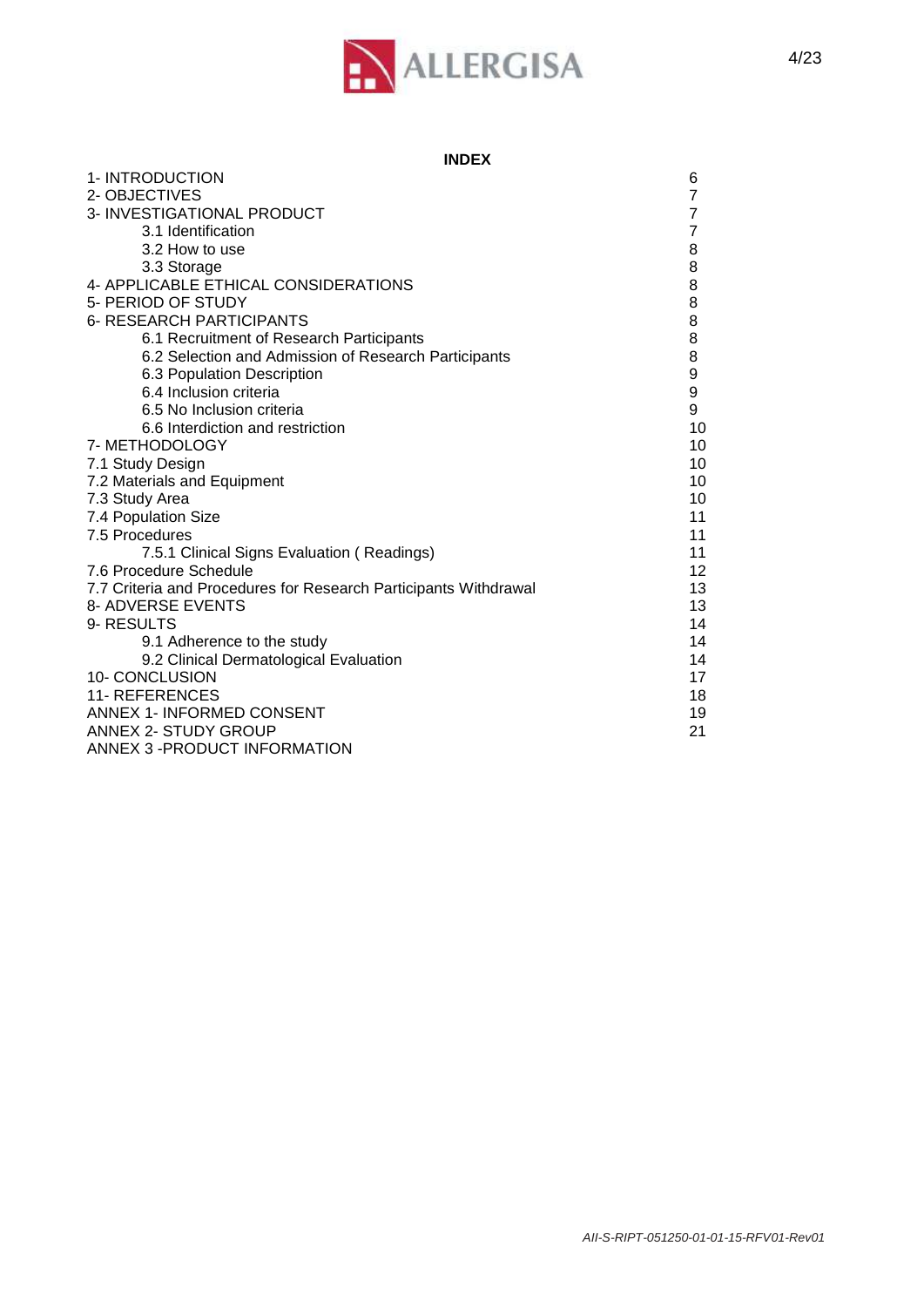

# **LIST OF ABBREVIATIONS**

| ICH E6:       | Good Clinic, Practice                                                                       |
|---------------|---------------------------------------------------------------------------------------------|
| GCP/IC        | Good Clinical Practice / International Conference on<br>Harmonization.                      |
| <b>ANVISA</b> | Brazilian Health Surveillance Agency                                                        |
| <b>CNS</b>    | <b>Brazilian National Health Council</b>                                                    |
| ТC            | Informed Consent                                                                            |
| Visit xx      | Participant visit - attendance at the institute for carrying out the<br>research procedures |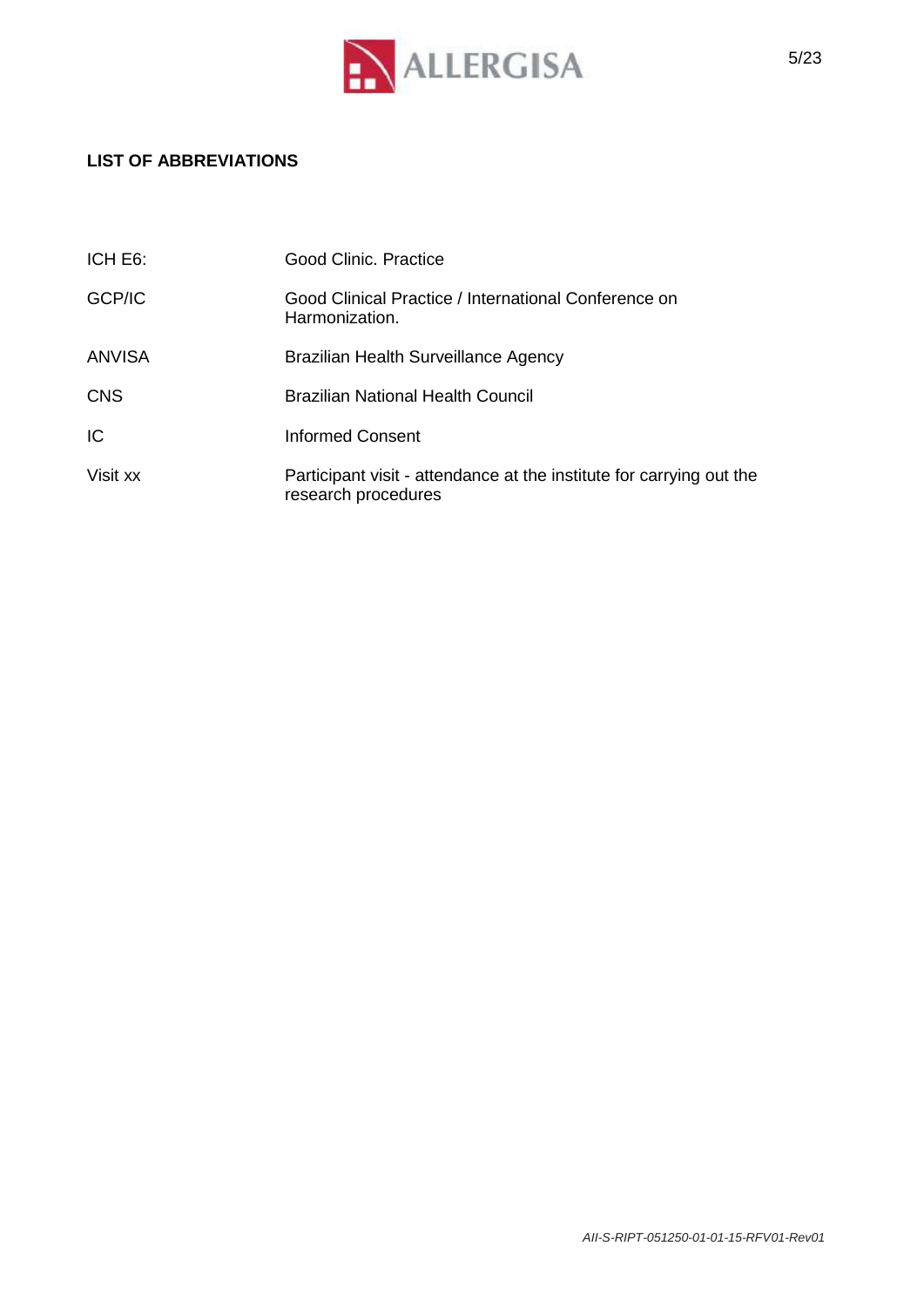

#### 1- **INTRODUCTION**

In the last years, the cosmetic industry has grown considerably as well as its interest in developing effective and safe products. The creation of the Consumer Protection Code, the requirements of the Department of Health Surveillance from the Ministry of Health and the competition itself led to more cautious attitudes from the Industries regarding the action and benefits of their products, seeking to associate their affirmations to the scientific work.

The awareness of industry and consumer demands resulted in adoption of new procedures by the cosmetics manufacturers that lead them to better knowledge of their products, prior to the commercialization, carry out clinical tests of safety and efficacy, which are coordinated by specialist doctors. This procedure offers more safety, credibility and trust toward consumers.

Since the cosmetic product is freely available to the consumer, the same should be safe in normal or reasonably predicted use conditions (Guide to Safety Evaluation of cosmetic products from ANVISA). For this purpose, the raw materials used in the formula of the product must be raw materials with proven safety and whose use is established in the cosmetic industry. Furthermore, the final formula safety should be tested before its commercialization, as Guide to Safety Evaluation of cosmetic products from ANVISA

According to good Clinical Practices, is any unfavorable medical occurrence in a research subject administered a pharmaceutical product and which does not necessarily have a causal relationship with the treatment t (The International Council for Harmonisation of Technical Requirements for Pharmaceuticals for Human Use -ICH).

To evaluate the irritation and sensitization potential of a product, a number of variables must be taken into consideration: components of the formula, concentration of ingredients, absorption, applied quantity, condition of the skin, mode and frequency of application and the cumulative effect (DOOMS- Goossens 1993).

The skin permeability varies according to the body region, wherein the folds and the face are areas of higher absorption. When applied on the skin, a product will have greater or lesser percutaneous absorption as a function of its concentration, type of vehicle used, the skin surface area and contact time with the skin (Zatz, 1993). Thus, some regions of the body are more susceptible to the occurrence of irritation than others..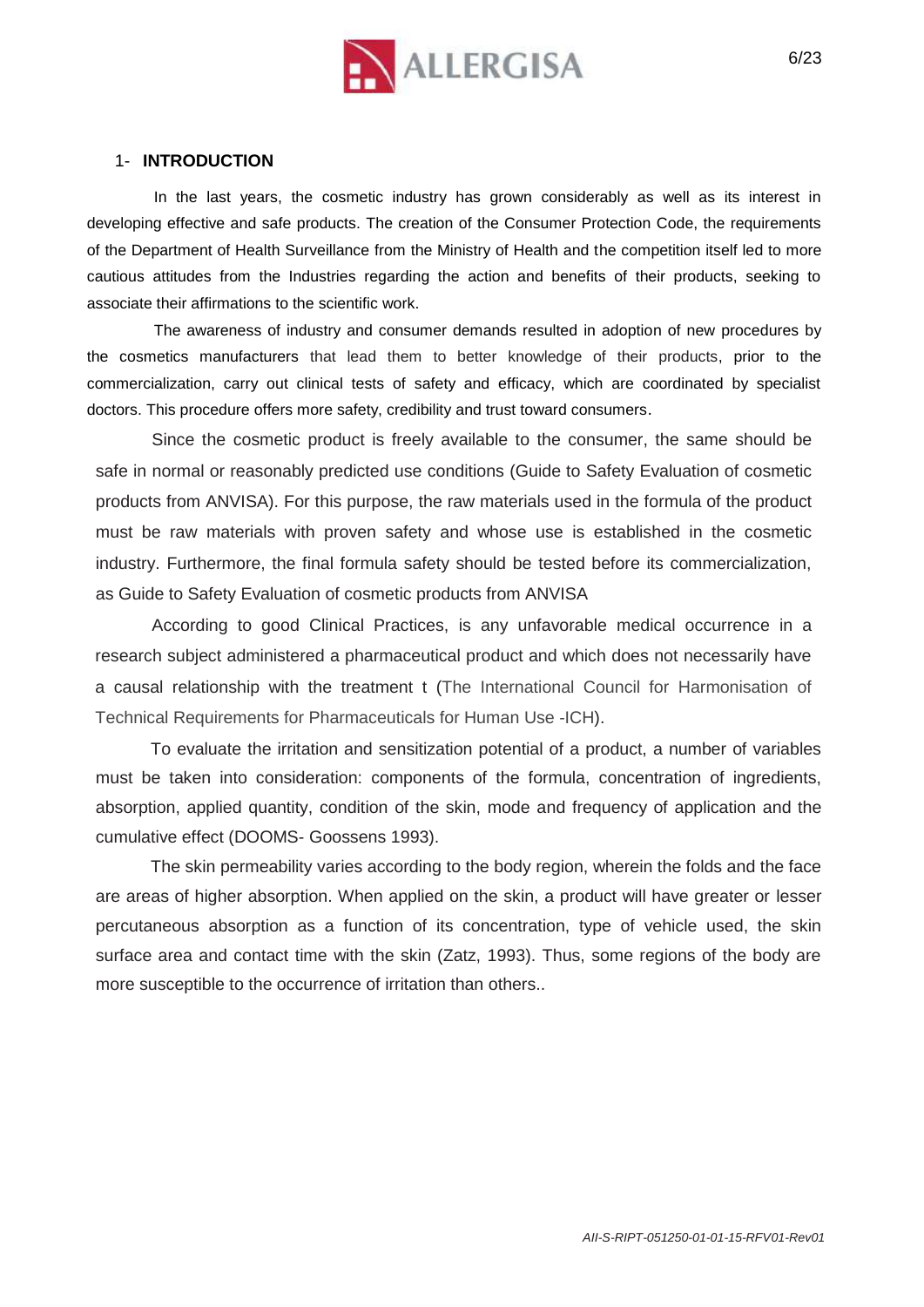

Researches conducted with human beings are regulated according to laws very rigid, in order to protect and safeguard the individuals. These laws vary depending on the country. In Brazil, these studies are allowed, provided they follow the precepts of Declaration of Helsinki and CNS Resolution No. 466/12 (NATIONAL COUNCIL OF HEALTH, 2013).

The researches for evaluate cosmetic's safety aims to confirm the absence of risk associated with the use of the cosmetic product..

Compatibility researches conducted using patch test, seek to prove the absence of adverse events during the application of a cosmetic product for the first time on skin, thus proving that it is safe for use. Consist of repeated product application on skin evaluating the non-occurrence of irritation; or sensitization; (KLIGMAN & WOODING, 1967; FISHER, 1995). Also the absence of potential photo irritating or photo sensitization can be proven.

Yet the acceptability researches, evaluate safety; the product in actual conditions of use, thus allowing real knowledge of the product, at the same market conditions; thus they are performed with the finished product before its introduction to the market. (BARAN & Maibach, 1994).

It's possible to evaluate, through this research, besides the safety, the sensory characteristics of the product, detecting complaints and further comments related to its "performance".

Through the clinical tests the company is aware of possible considerations; and complaints that may arise during commercialization of the product, can develop strategies, as, par example, the specific training to the Customer Service (SAC), prior to launch the product (BARAN & Maibach, 1994).

#### **2. OBJECTIVE**

The objective of this study was to verify the absence of; the primary and accumulated irritating potential and skin sensitization; of a product for application on skin; to the skin in maximized conditions; maximized, with application area and quantity controlled and accompanied by a dermatologist doctor..

#### **3. PRODUCT INVESTIGACIONAL**

Product, information as declared by sponsor, are described in annex 3. A sample of the product has been catalogued and can be found in our archives, where will be maintained for a period of one month.

#### **3.1. identification**

**Product name:** LUBRINAT **Product Code:** 051250-01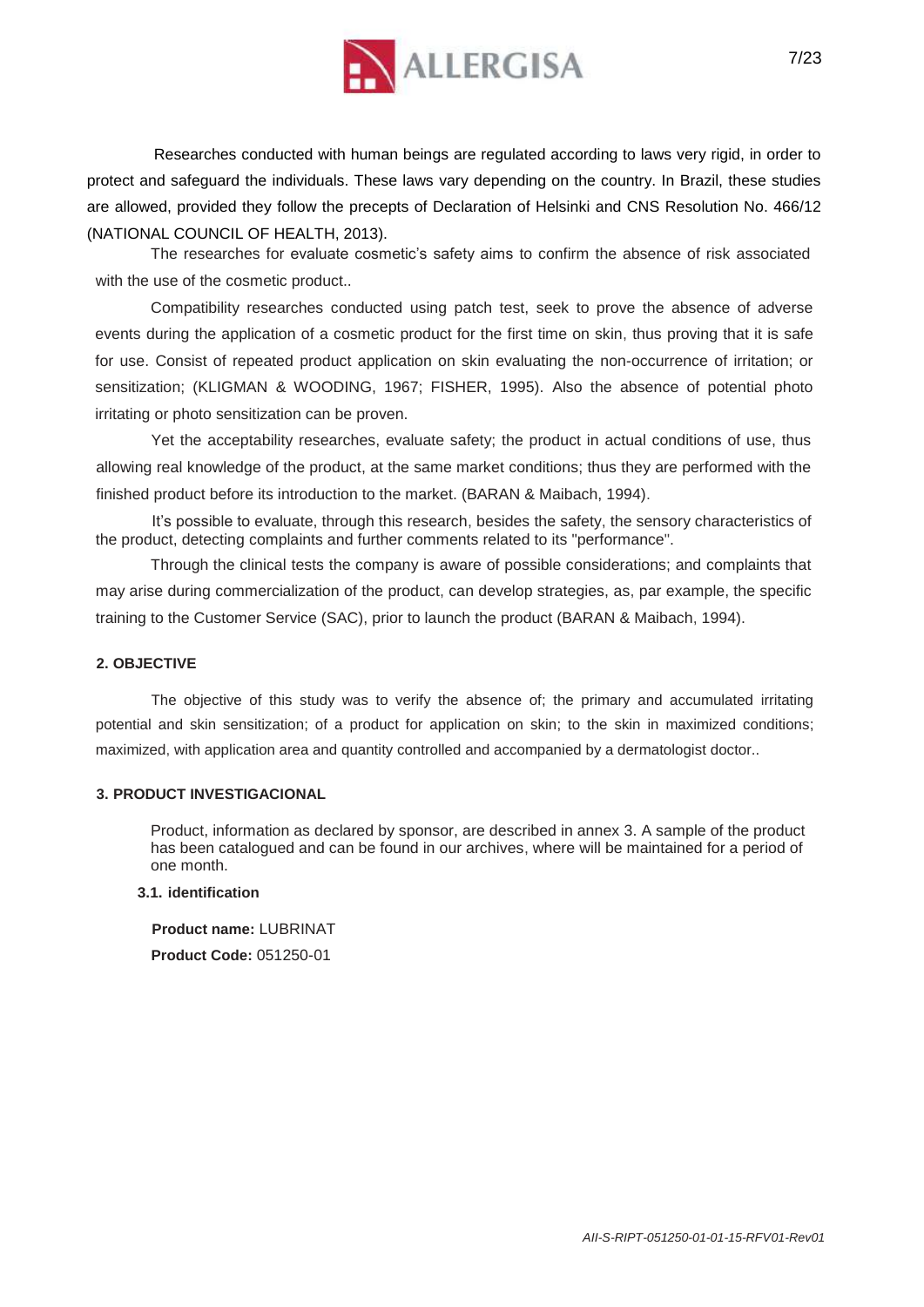

#### **3.2 Application of the Product**

The product-test was applied pure and was distributed on the filter paper disk of the patch test, properly identified., Sterile saline solution (NaCl 0.9%) was used as a control, it was properly identified and in another test filter paper disk.

### **3.3 Storage**

The products supplied by the sponsor were initially stored in the Research Center sample room with temperature controlled and restricted access. The product release was controlled by the principal investigator or designated technicians responsible for it.

## **4. ETHICAL APPLICABLE CONSIDERATIONS**

The study was conducted in compliance of the principles of Declaration of Helsinki, the applicable regulatory requirements including CNS Resolution No. 466/12, and in the spirit of the Good Clinical Practice (Document of the Americas and ICH E6: Good Clinical Practice).

Research participants were informed of the purpose of the study, its methodology and period, and the benefits possibly expected and restrictions related to the study and those who have confirmed their interest in participating signed an informed consent form (Appendix 1).

All the technical data of the research is found in the archives of Allergisa, where will be kept for a period of 5 years.

#### **5. PERIOD OF STUDY**

.

The total research time was 6 weeks.

- **Medical Evaluation**: 01/09/2015.
- **Start of applications**: 01/12/2015;
- **Fina**l: 2/27/2015.

### **6. RESEARCH PARTICIPANTS**

#### **6.1 Recruitment of Research Participants**

The recruitment of the research participants was conducted by the recruitment Section at the Research Center, which has a computerized record system updated. In this system are registered participants that have an interest in participating in this research, which were contacted to participate in the selection; and having all the necessary criteria, they were included in the study.

## **6.2 Selection and Admission of Research Participants**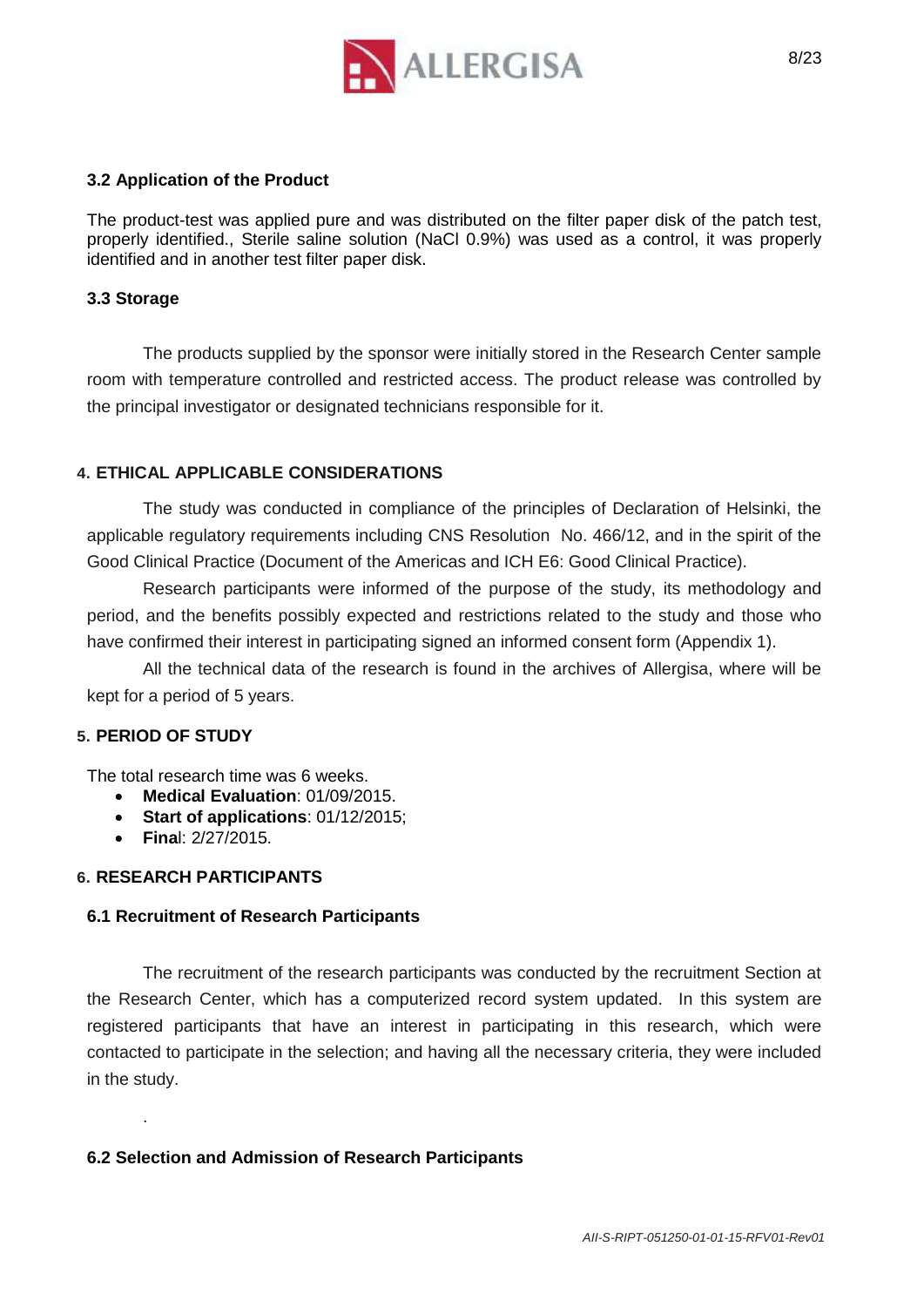

During selection of the participants to this research, Allergisa made sure that they had no conditions that could interfere at the results of the study. The doctor is still responsible for the information present in the participant's Evaluation form, checking all the criteria of inclusion and exclusion for its admission to the research.

## **6.3 Description of the Population**

For this study, 84 participants were recruited to the research (Annex 2). Among these, 12 (participants 003, 004, 005, 021, 023, 050, 057, 063, 066, 067, 070 and 072) did not meet the inclusion criteria or had some exclusion criteria.

The study was initiated with 72 participants, and 67 female and 05 male, aged between 18 and 70 years.

#### **6.4 Inclusion Criteria**

- Healthy participants;
- Skin intact in the test area;
- Concordance to adhere the procedures and requirements of the assay and attend to the Office at the day( s ) and hour (s) set for evaluations;
- Capacity to consent written participation in the study (IC signed);;
- Aged between 18 and 70 years;
- Any sex;
- Phototype (Fitzpatrick): I to IV.

#### **6.5 No Inclusion criteria:**

- Skin spots on experimental area that interfere in the evaluation of potential skin reactions (pigmentation disorders, bad-vascular formations, scars, increasing Hairiness, Ephelides and nevus in large quantity, sunburn);
- Active dermatosis (local or widespread) that can interfere in the results of the study;
- Pregnant or lactating women;
- History of allergic reactions, irritation or intense discomfort sensation to topical products: cosmetics or medications;
- Participants with previous history of allergy to the material used in the study;
- History of atopy;
- History of diseases aggravated or triggered by ultraviolet radiation;
- People with immune deficiency;
- Intense sun exposure or tanning session up to 15 days before the initial evaluation;
- Prediction of intense sun exposure or tanning session, during the conduction of the study;
- Prediction of sea bathing, pool or sauna during the study;
- Participants who practice water sports;
- Dermographism;
- Use of the following topical medications or systemic immunosuppressant, anti-histamines, no steroidal anti-inflammatory, and steroids until 2 weeks before the selection;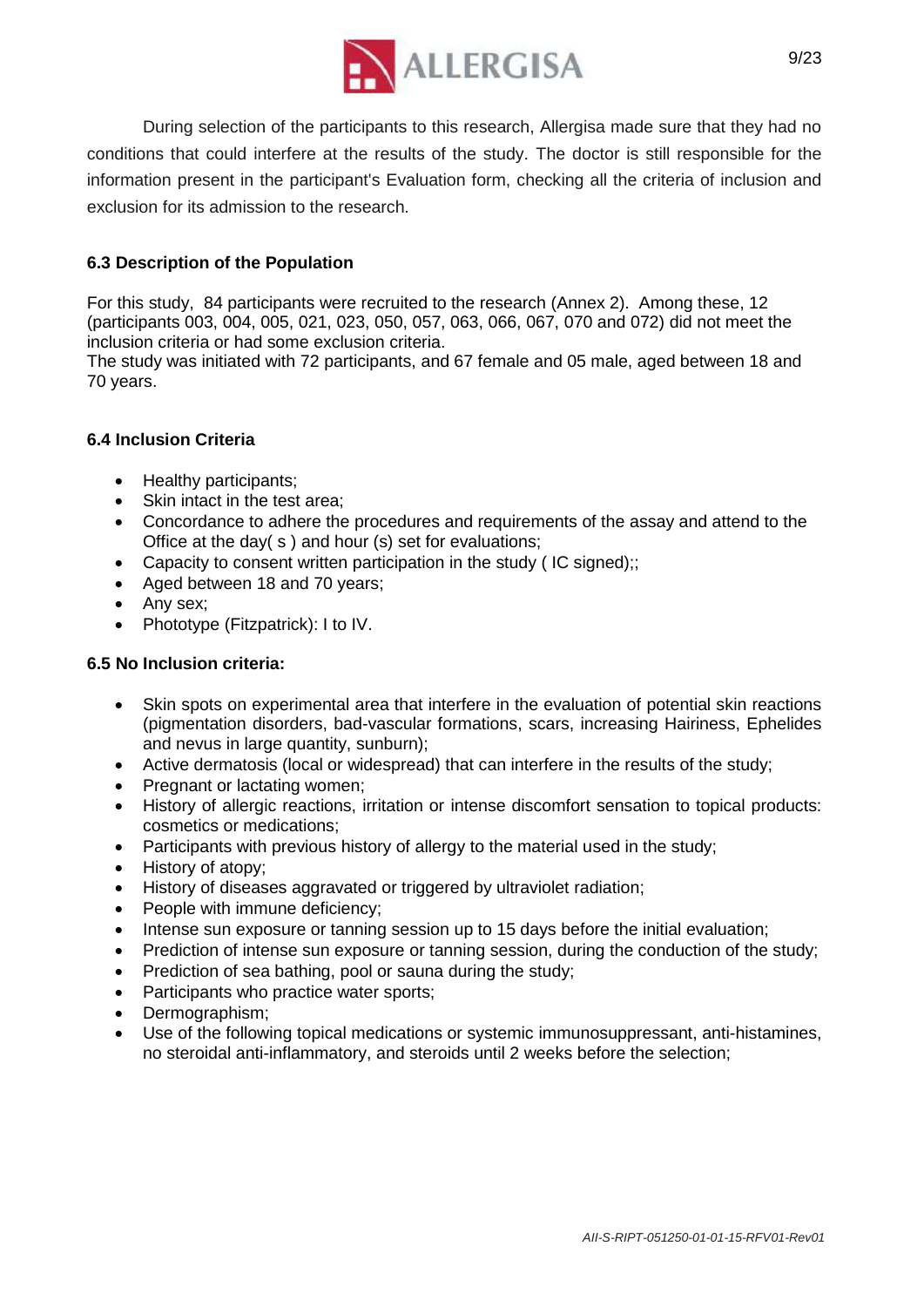

- Treatment with acid vitamin A and / or its derivatives orally or topically even 01 month before the study;
- Aesthetic treatment and/or body dermatological until 03 weeks before screening;
- Vaccination forecast during the study or until 03 weeks prior to the study;
- Any condition not mentioned above which, in the opinion of the investigator, might compromise the evaluation of the study;
- History of lack of adherence or if you feel unwell in joining the study protocol;
- Professionals directly involved in the implementation of this Protocol and their families.

#### **6.6 Interdiction and restriction**

- Do not expose to sunlight excessively and do not undergo artificial tanning;
- Do not bathe in the sea, swimming pool or if expose to a sauna during the study;
- Do not wet the patch test;
- Do not use the following medicaments: non-steroidal anti-inflammatory continuous use\*, antihistamines, immunosuppressant, acid vitamin A and derivatives If necessary for therapeutic use, the participant could be excluded from the research
- It was also forbidden during the study any aesthetic, cosmiatric or dermatological treatment at the body region.

## **7. METHODOLOGY**

#### **7.1 Study design.**

Single-blind controlled clinical study.

#### **7.2 Materials and Equipment**

- Hypoallergenic adhesive Chart for patch test with filter paper discs of 1.0 cm<sup>2</sup> properly identified;
- Sterile saline solution 0.9% NaCl (0,9%);
- Gloves, masks and caps;
- Surgical pen;
- Swab;
- Distilled water:
- Beaker:
- Dropper flask;
- Transparent flask..

#### **7.3 Study Area**

The product was applied on the dorsum (scapular region) of the research participants.

\*Sporadic use should be evaluated by the investigator regarding the exclusion of the study.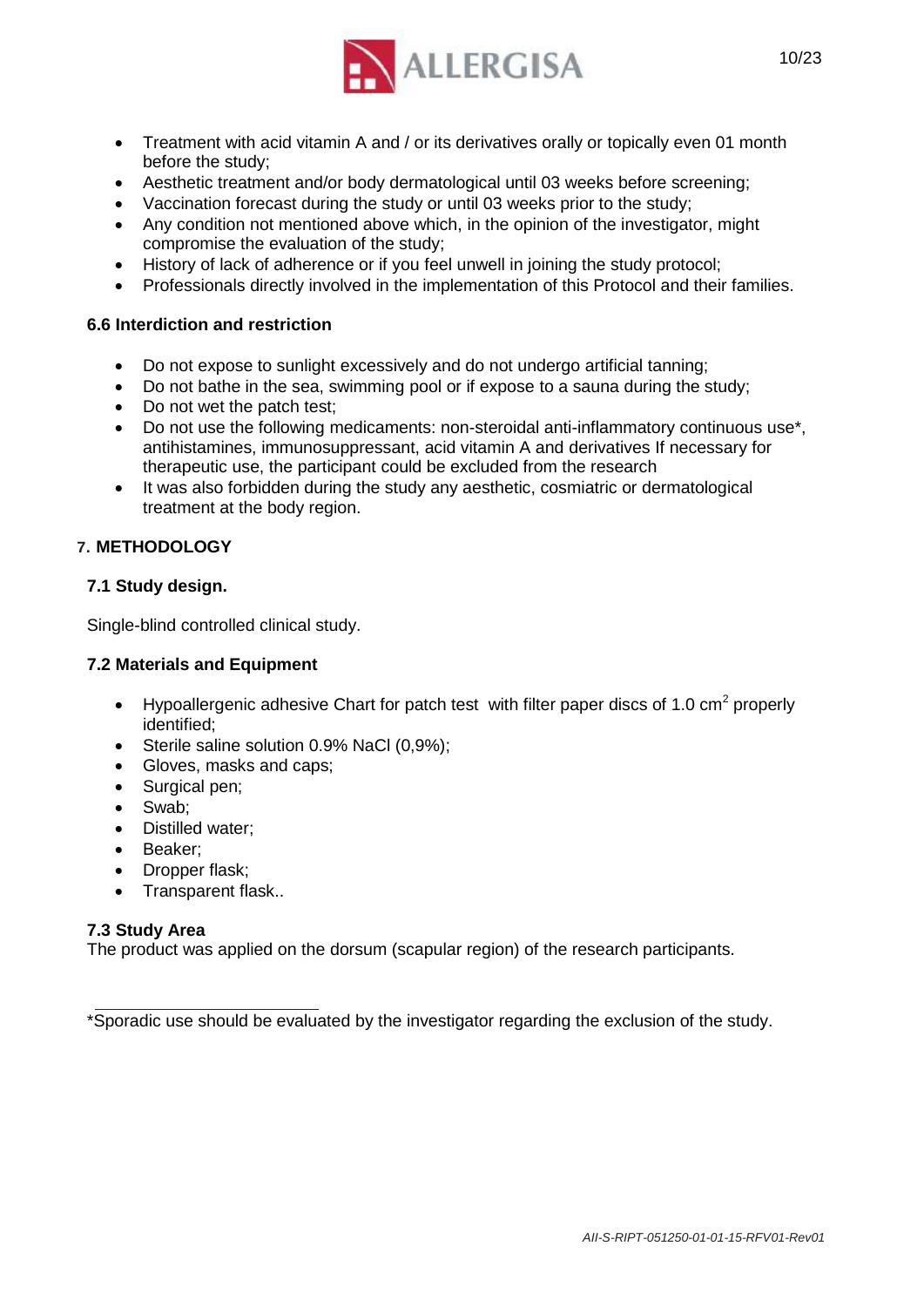

## **7.4 Population Size**

This research was conducted with 72 participants approved for the purpose of obtaining at the end of the same, at least 50 responses.

This research served to indicate the Security Assessment Guide to cosmetic products of the national agency of sanitary surveillance-ANVISA.

#### **7.5 Procedures**

Research participants were initially evaluated by a dermatologist doctor for verification of the criteria for inclusion and exclusion.

The test method used was the patch test (KLIGMAN & WOODING, 1967), also called epicutaneous or contact test.

The product (0, 05 g/cm2) was distributed on a filter paper disk properly identified and sterile 0.9% saline solution, used as control, on another disk, also identified.

The contact test containing the test product and control has been set at, the scapular region, right or left side of the survey.

**Induction Period**: Applications were held three times a week for three consecutive weeks remaining in contact with the skin for 48 hours during the week and for 72 hours on weekends. **Rest period**: This was followed by a rest period of at least 10 days after the induction period,

when no patch was applied.

**Challenge period**: After the interval of rest, a patch with the test product and the control was applied on the back left or right of the participants in a Virgin area,. where it wasn't applied no patch previously.

The patch was removed by researchers after approximately 48 hours of contact with the **Skin** 

The evaluations were carried out (readings) approximately 30 minutes (48 h reading) and 24 hours { 72 hours reading) after the withdrawal of the patch test.

Participants were evaluated by a dermatologist doctor at the end of the research and accompanied throughout the course of the same.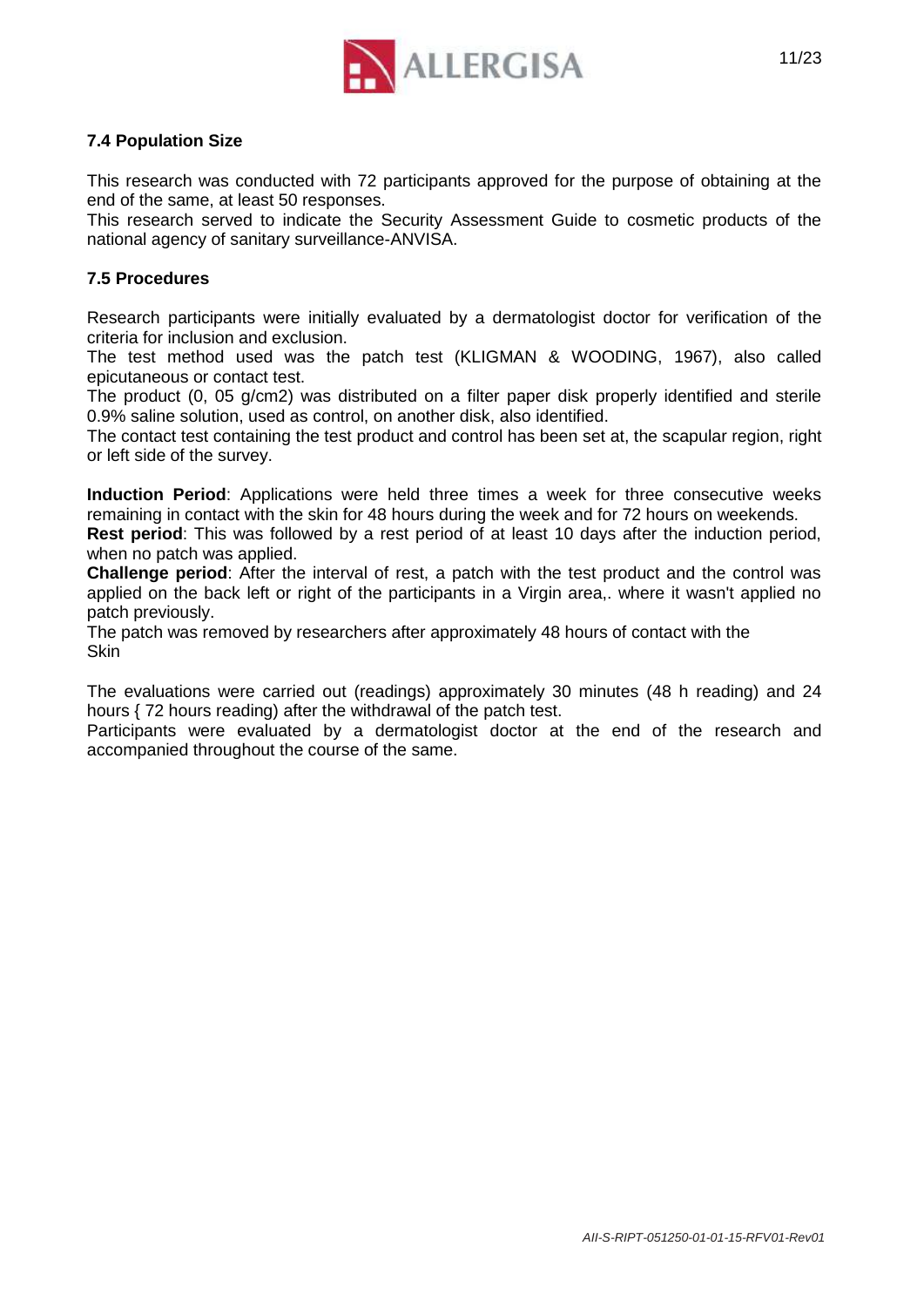

## **7.5.1. Clinical Signs Rating (Readings)**

If during the readings, a research participant presented clinical signs, the evaluation scale to be used would be the scale recommended by the International Group of Investigators of Contact Dermatitis- ICDRG-(FISHER, 1995).

|  | Table 1: Scale of the International Group of Investigators of Contact Dermatitis- ICDRG |
|--|-----------------------------------------------------------------------------------------|
|  |                                                                                         |

| <b>REACTION</b>                            | <b>RESULT</b>    |
|--------------------------------------------|------------------|
| 0-Absent                                   | Negative (-)     |
| 1-Mild Erythema                            | Doubtful (?)     |
| 2-Clear Erythema                           | Positive $(+)$   |
| $3$ -Erythema + Edema + Papules            | Positive $(++)$  |
| $4$ -Erythema + Edema + Papules + Vesicles | Positive $(+++)$ |

#### 7**.6 –Procedure Schedule**

Table 2 – Study schedule

| <b>PHASES</b>                            | Visit 1 |   | Visit 2 Visit 3 to Visit 11<br>10 | visit<br>12 | <b>Visit</b><br>13 | <b>Visit</b><br>14 |
|------------------------------------------|---------|---|-----------------------------------|-------------|--------------------|--------------------|
| Informed consent form Signature          |         |   |                                   |             |                    |                    |
| <b>Clinical Dermatologist Evaluation</b> |         |   |                                   |             |                    |                    |
| Application of Patch Test                |         | х |                                   | x           |                    |                    |
| Withdrawal of the Patch Test             |         |   |                                   |             | х                  |                    |
| Evaluations (Readings)                   |         |   | Χ                                 |             |                    | γ                  |

#### **7.7 Criteria and procedures for withdrawal of Research participants**

The exclusion of a research participant the by the investigator could occur due to the following reasons:

- Research participants not included: participants who signed the consent form, but they did not meet the criteria for inclusion and exclusion from the research,
- Research participants who presented, in the researcher's point of view any problem that would prevent the continuity of product applications, in any period of the study,
- Withdrawal of consent by research participant, regardless the reason,
- Lack of adherence from the research participant to the study. It would be considered a significant lack of adherence when the participant does not attend the center for evaluation
- Severe Adverse Event.
- Disease or concomitant treatment: any pathological process or treatment that occurred during the course of the study and that could interfere with the product of the study, as a drug interaction or mask the results.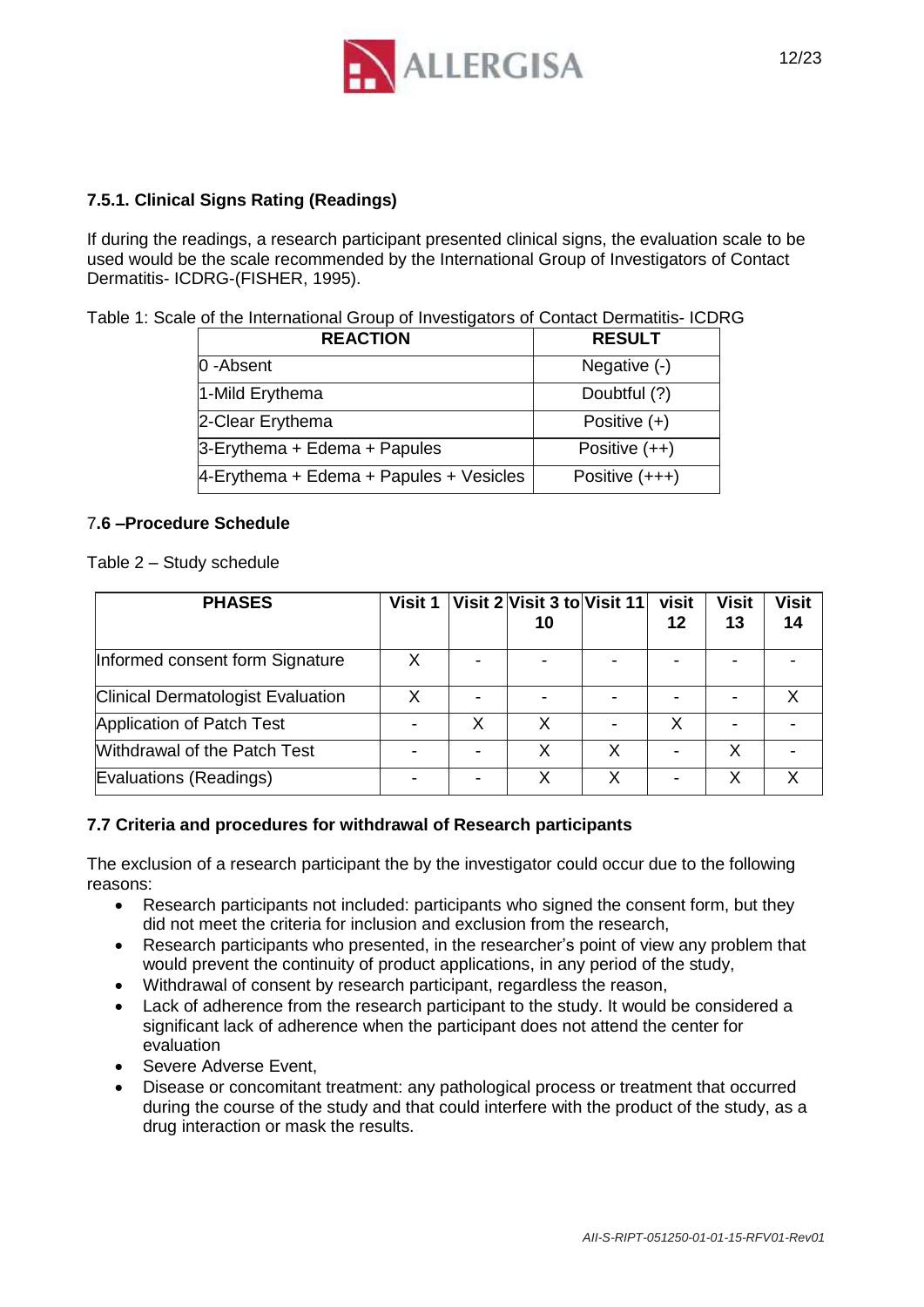

Research participants withdrawn from the study by the investigator would be accompanied if they present any event possibly related to the study, even after his retirement. Participant withdrawn presenting adverse event would be accompanied till the full resolution of the case.

In case of withdrawal after the screening phase of the study, there would be no replacement of these participants.

#### **8 - ADVERSE EVENTS**

An adverse event is any untoward medical occurrence in a patient or clinical research participant you have used a product, but not necessarily a causal relationship with this treatment. An adverse event can therefore be any unexpected adverse signal (including abnormal laboratory results), symptoms, or temporarily diseases associated with the use of the product-test (modified of ICH, 1996).

According to good clinical practice (ICH, 1996), a serious adverse Event is any medical occurrence that results in:

- Death
- Life risk
- Hospitalization or prolongation of existing hospitalization;
- Disability/ Insignificant /Significant or persistent
- Birth defects/congenital

Any clinical sign, discomfort sensation, illness, or even worsening clinical significant of these conditions when compared with the condition verified in the initial visit is considered an adverse event. The lack of clinical or perceived efficacy of a cosmetic product or medication is not considered an adverse event.

Clinical signs and dermatological or systemic diseases occurred during the selection process of the research participants are not considered Adverse Events. This information is recorded in the medical evaluation form as a reason for non-inclusion and participants are not included in the research.

The adverse events cases that occurred due to the incorrect use of a cosmetic product or medication, for example, often inadequate or incorrect application, are considered adverse events that do not interfere in the evaluation of the product since the participant didn't follow, in this situation, the correct guidance for use as used in the labeling.

An Adverse Event form is filled for all cases, and these are reported to the sponsor through a communication of Events via email or in the Final report of the research.

After the appearance of an event with causal nexus doubtful, the investigation starts in order to determine whether such an event presents or not relation with research and product testing.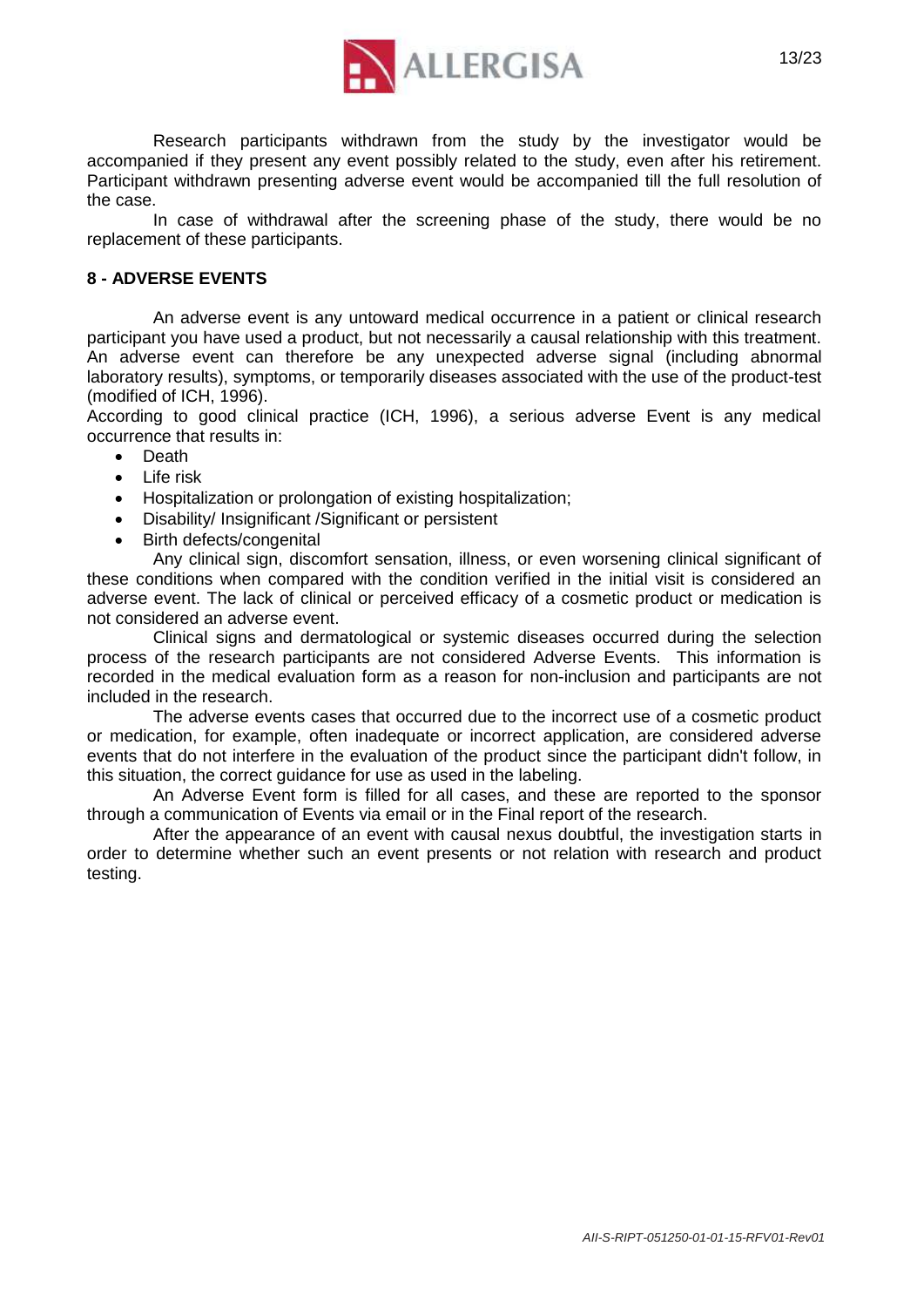

The procedures adopted during the investigation of the event are defined by the responsible physician based on the nature of the reaction, in the participant's medical history and the factors that can interfere with the occurrence of the event, such as medications or other concomitant diseases.

For completion of the final diagnosis, the relationship of an adverse event can be set using the following expressions:

- **Negative Nexus or Not Related**  There is no possibility of a positive causal nexus between the product and the observed adverse event.
- **Unlikely** it is unlikely that there is a causal nexus between the product and the adverse event observed.
- **Possible** There may be a positive causal nexus between the product and the adverse event observed, but there is no way to ensure that.
- **Probable** -it is likely that there is a causal nexus between the product and the adverse event observed, despite the relation not be fully proven.
- **Positive Nexus or Certainly Related** -according to the doctor in charge, there is evidence that allow completes the causal relationship as between the event and the application/use of the cosmetic product or medicine.

## **9- RESULTS**

#### **9.1- Adherence to Study**

Completed the study 63 participants.

Dropped out of the study for personal reasons not related to the study 09 participants (participants 009, 013, 020, 036, 061, 062, 064, 074 and 080).

#### **9.2- Clinic Dermatological Evaluation**

During the study, none of the research participants presented clinical signs in the area of application of the product-test.

The data obtained from the evaluations of the contact region with the product are registered in Table 3

No participant presented clinical sign in the control application area.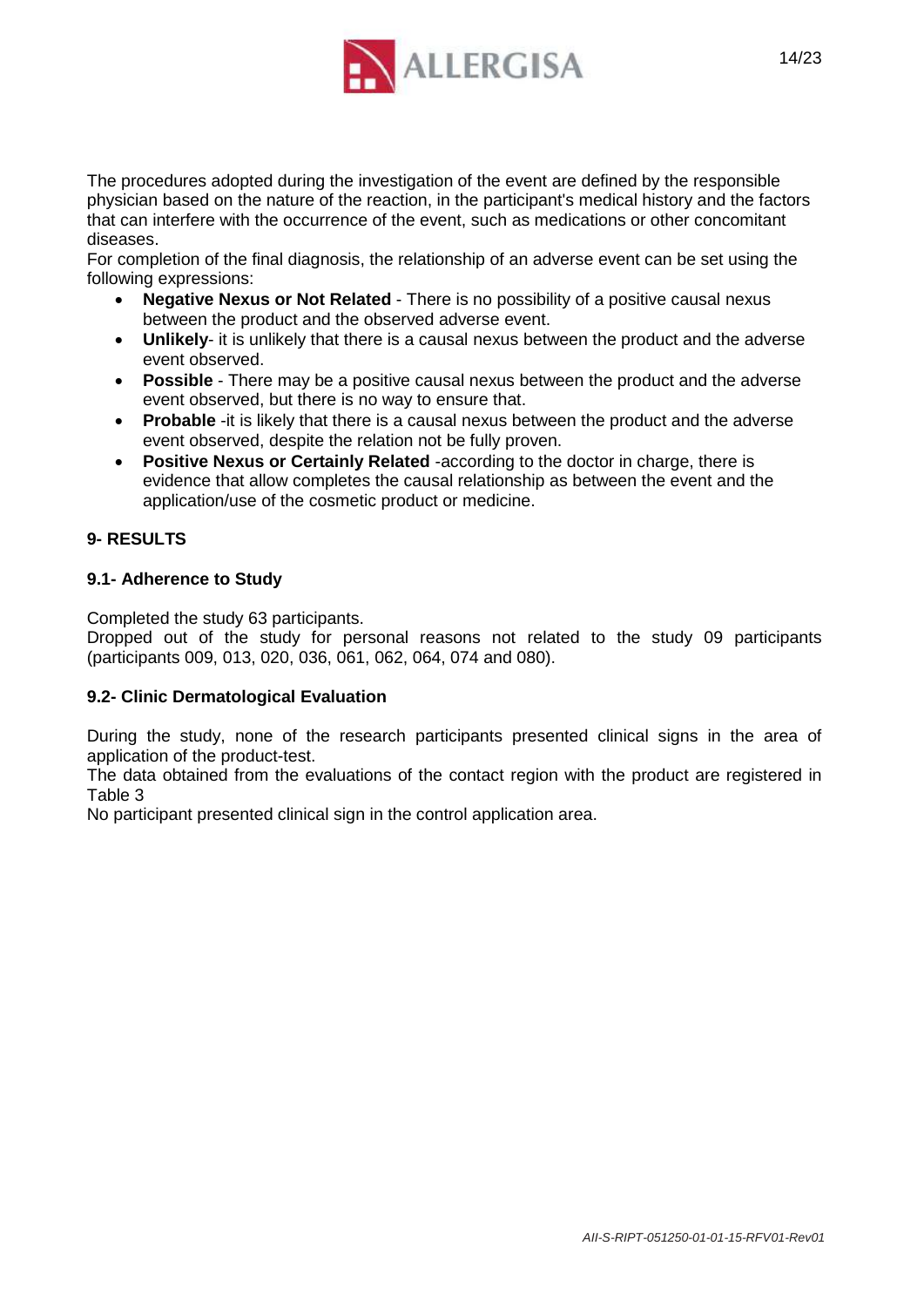

# Table 3: Patch Test Evaluations - PRODUCT-TEST

| Participant<br>Number | Application              | Reading and<br>Application | Reading and<br>Application | Reading and<br>Application | Reading and<br>Application | Reading and<br>Application | Reading and<br>Application | Reading and<br>Application | Reading and<br>Application | Reading          | Application      | Reading          | Reading             |
|-----------------------|--------------------------|----------------------------|----------------------------|----------------------------|----------------------------|----------------------------|----------------------------|----------------------------|----------------------------|------------------|------------------|------------------|---------------------|
| 001                   | $\mathbf 0$              | $\mathbf 0$                | 0                          | 0                          | 0                          | $\mathbf 0$                | 0                          | $\mathbf 0$                | $\mathbf 0$                | $\mathbf 0$      | $\mathbf 0$      | $\mathbf 0$      | $\boldsymbol{0}$    |
| 002                   | $\mathbf 0$              | $\mathbf 0$                | 0                          | $\overline{0}$             | $\mathbf 0$                | $\mathbf 0$                | $\mathbf 0$                | $\mathbf 0$                | $\mathbf 0$                | $\mathbf 0$      | $\mathbf 0$      | $\mathbf 0$      | $\pmb{0}$           |
| 006                   | $\boldsymbol{0}$         | $\mathbf 0$                | 0                          | $\mathbf 0$                | $\mathbf 0$                | $\mathbf 0$                | $\mathbf 0$                | $\mathbf 0$                | $\mathbf 0$                | $\mathbf 0$      | $\mathbf 0$      | $\mathbf 0$      | $\pmb{0}$           |
| 007                   | $\mathbf 0$              | $\mathbf 0$                | 0                          | $\mathbf 0$                | $\mathbf 0$                | $\mathbf 0$                | $\mathbf 0$                | $\mathbf 0$                | $\mathbf 0$                | $\mathbf 0$      | $\mathbf 0$      | $\mathbf 0$      | $\boldsymbol{0}$    |
| 008                   | $\overline{0}$           | $\mathbf 0$                | 0                          | $\mathbf 0$                | $\mathbf 0$                | $\mathbf 0$                | $\mathbf 0$                | $\overline{0}$             | $\mathbf 0$                | $\overline{0}$   | $\mathbf 0$      | $\mathbf 0$      | $\mathbf 0$         |
| 009                   | $\overline{\mathsf{FR}}$ | $\mathsf{R}$               | $\mathsf{R}$               | $\mathsf{R}$               | $\mathsf R$                | $\mathsf R$                | $\mathsf R$                | $\mathsf{R}$               | $\mathsf{R}$               | $\mathsf{R}$     | $\mathsf{R}$     | R                | $\mathsf{R}$        |
| 010                   | $\mathbf 0$              | $\mathbf 0$                | $\mathbf 0$                | 0                          | F                          | $\mathbf 0$                | $\mathbf 0$                | $\mathbf 0$                | $\mathbf 0$                | $\mathbf 0$      | $\boldsymbol{0}$ | $\boldsymbol{0}$ | $\mathsf{O}\xspace$ |
| 011                   | $\mathbf 0$              | $\mathbf 0$                | $\mathbf 0$                | 0                          | $\boldsymbol{0}$           | $\mathbf 0$                | $\mathbf 0$                | $\mathbf 0$                | $\mathbf 0$                | $\pmb{0}$        | $\mathbf 0$      | $\boldsymbol{0}$ | $\pmb{0}$           |
| $\overline{012}$      | $\overline{0}$           | $\mathbf 0$                | $\overline{0}$             | $\overline{0}$             | $\mathbf 0$                | $\mathbf 0$                | $\overline{0}$             | $\overline{0}$             | $\mathbf 0$                | $\overline{0}$   | $\mathbf 0$      | $\boldsymbol{0}$ | $\overline{0}$      |
| $\overline{013}$      | $\boldsymbol{0}$         | $\mathbf 0$                | 0                          | $\mathbf 0$                | $\mathbf 0$                | $\mathbf 0$                | F                          | FR                         | R                          | R                | R                | $\mathsf{R}$     | R                   |
| $\overline{014}$      | $\boldsymbol{0}$         | $\mathbf 0$                | $\mathbf 0$                | $\mathbf 0$                | $\mathbf 0$                | $\mathbf 0$                | $\mathbf 0$                | $\mathbf 0$                | $\mathbf 0$                | $\mathbf 0$      | $\mathbf 0$      | $\mathbf 0$      | $\mathbf 0$         |
| $\overline{015}$      | $\boldsymbol{0}$         | $\boldsymbol{0}$           | $\overline{0}$             | $\mathbf 0$                | $\mathbf 0$                | $\mathbf 0$                | $\mathbf 0$                | $\mathbf 0$                | $\mathbf 0$                | $\mathbf 0$      | $\mathbf 0$      | $\mathbf 0$      | $\pmb{0}$           |
| 016                   | $\mathbf 0$              | $\mathbf 0$                | $\overline{0}$             | $\overline{0}$             | $\mathbf 0$                | $\mathbf 0$                | $\overline{0}$             | $\mathbf 0$                | $\mathbf 0$                | $\overline{0}$   | $\mathbf 0$      | $\mathbf 0$      | $\mathbf 0$         |
| $\overline{017}$      | $\boldsymbol{0}$         | $\mathbf 0$                | 0                          | $\mathbf 0$                | $\mathbf 0$                | $\mathbf 0$                | $\mathbf 0$                | $\mathbf 0$                | $\overline{F}$             | $\mathbf 0$      | $\mathbf 0$      | $\mathbf 0$      | $\mathbf 0$         |
| $\overline{018}$      | $\mathbf 0$              | $\mathbf 0$                | $\overline{0}$             | $\mathbf 0$                | $\mathbf 0$                | $\mathbf 0$                | $\mathbf 0$                | $\mathbf 0$                | $\mathbf 0$                | $\mathbf 0$      | $\overline{0}$   | $\mathbf 0$      | $\mathbf 0$         |
| 019                   | $\boldsymbol{0}$         | $\mathbf 0$                | $\overline{0}$             | $\mathbf 0$                | $\mathbf 0$                | $\mathbf 0$                | $\mathbf 0$                | $\mathbf 0$                | $\mathbf 0$                | $\mathbf 0$      | 0                | $\mathbf 0$      | $\boldsymbol{0}$    |
| 020                   | $\mathbf 0$              | F                          | <b>FR</b>                  | $\mathsf{R}$               | $\mathsf R$                | $\mathsf R$                | $\mathsf{R}$               | $\mathsf{R}$               | $\mathsf R$                | $\mathsf{R}$     | $\mathsf{R}$     | $\mathsf{R}$     | $\mathsf{R}$        |
| $\overline{022}$      | $\overline{0}$           | $\mathbf 0$                | $\mathbf 0$                | $\overline{0}$             | $\boldsymbol{0}$           | $\mathbf 0$                | $\overline{0}$             | $\overline{0}$             | $\mathbf 0$                | $\overline{0}$   | $\boldsymbol{0}$ | $\boldsymbol{0}$ | $\overline{0}$      |
| $\overline{024}$      | $\mathbf 0$              | $\mathbf 0$                | $\overline{0}$             | $\overline{0}$             | $\mathbf 0$                | $\mathbf 0$                | F                          | $\mathbf 0$                | $\mathbf 0$                | $\mathbf 0$      | $\mathbf 0$      | $\mathbf 0$      | $\boldsymbol{0}$    |
| 025                   | $\boldsymbol{0}$         | $\mathbf 0$                | $\mathbf 0$                | $\mathbf 0$                | $\mathbf 0$                | $\mathbf 0$                | $\pmb{0}$                  | $\mathbf 0$                | F                          | $\mathbf 0$      | $\mathbf 0$      | $\boldsymbol{0}$ | $\pmb{0}$           |
| $\overline{026}$      | $\mathbf 0$              | $\mathbf 0$                | 0                          | $\mathbf 0$                | $\mathbf 0$                | $\mathbf 0$                | $\mathbf 0$                | $\mathbf 0$                | $\mathbf 0$                | $\boldsymbol{0}$ | $\mathbf 0$      | $\mathbf 0$      | $\mathbf 0$         |
| $\overline{027}$      | $\mathbf 0$              | $\mathbf 0$                | $\overline{0}$             | $\overline{0}$             | $\mathbf 0$                | $\mathbf 0$                | $\overline{0}$             | $\mathbf 0$                | $\mathbf 0$                | $\overline{0}$   | $\mathbf 0$      | $\mathbf 0$      | $\overline{0}$      |
| $\overline{028}$      | $\mathbf 0$              | $\mathbf 0$                | $\mathbf 0$                | $\mathbf 0$                | F                          | $\mathbf 0$                | $\mathbf 0$                | $\mathbf 0$                | $\mathbf 0$                | $\mathbf 0$      | $\mathbf 0$      | $\mathbf 0$      | $\pmb{0}$           |
| $\overline{029}$      | $\mathbf 0$              | $\mathbf 0$                | $\overline{0}$             | $\overline{0}$             | $\overline{0}$             | $\mathbf 0$                | F                          | $\mathbf 0$                | $\mathbf 0$                | $\mathbf 0$      | $\mathbf 0$      | $\mathbf 0$      | $\mathbf 0$         |
| 030                   | $\overline{0}$           | $\overline{0}$             | $\overline{0}$             | $\overline{0}$             | $\overline{0}$             | $\overline{0}$             | $\overline{0}$             | $\overline{0}$             | $\overline{0}$             | $\overline{0}$   | $\overline{0}$   | $\overline{0}$   | $\overline{0}$      |
| 031                   | $\overline{0}$           | $\overline{0}$             | 0                          | 0                          | 0                          | 0                          | 0                          | 0                          | $\overline{0}$             | 0                | 0                | 0                | 0                   |
| 032                   | 0                        | $\mathbf 0$                | 0                          | 0                          | 0                          | 0                          | 0                          | 0                          | $\mathbf 0$                | 0                | 0                | 0                | 0                   |
| 033                   | $\overline{0}$           | $\mathbf 0$                | 0                          | 0                          | 0                          | $\mathbf 0$                | 0                          | $\mathbf 0$                | $\overline{0}$             | 0                | 0                | 0                | 0                   |
| 034                   | 0                        | 0                          | 0                          | 0                          | 0                          | 0                          | 0                          | $\mathbf 0$                | 0                          | F                | 0                | 0                | 0                   |
| 035                   | 0                        | 0                          | 0                          | 0                          | 0                          | 0                          | 0                          | 0                          | 0                          | 0                | 0                | 0                | 0                   |
| 036                   | FR                       | R                          | R                          | R                          | R                          | R                          | R                          | R                          | R                          | R                | R                | R                | R                   |
| 037                   | 0                        | 0                          | 0                          | 0                          | 0                          | 0                          | 0                          | 0                          | 0                          | 0                | 0                | 0                | 0                   |
| 038                   | 0                        | $\mathbf 0$                | $\mathbf 0$                | 0                          | 0                          | $\mathbf 0$                | 0                          | 0                          | F                          | $\mathbf 0$      | 0                | $\mathbf 0$      | 0                   |
| 039                   | 0                        | 0                          | $\mathbf 0$                | 0                          | 0                          | 0                          | 0                          | 0                          | 0                          | 0                | 0                | 0                | 0                   |
| 040                   | 0                        | $\pmb{0}$                  | 0                          | 0                          | 0                          | 0                          | 0                          | 0                          | 0                          | 0                | 0                | 0                | 0                   |
| 041                   | 0                        | 0                          | 0                          | 0                          | 0                          | 0                          | 0                          | 0                          | 0                          | 0                | 0                | 0                | 0                   |

**Legends**: X- not applied/no reading  $0-$  Reaction Absent 3- Erythema + edema \* papules

F= Missing R = Withdrawal from the Research 1- Mild Erythema 4- Erythema + edema \* papules+ vesicles **Legends**: X- not applied/no reading 0- Reaction Absen<br>
F= Missing R = Withdrawal from the Research 1- Mild Erythema<br>
E = Darkening D-Dryness 2- Clear Erythema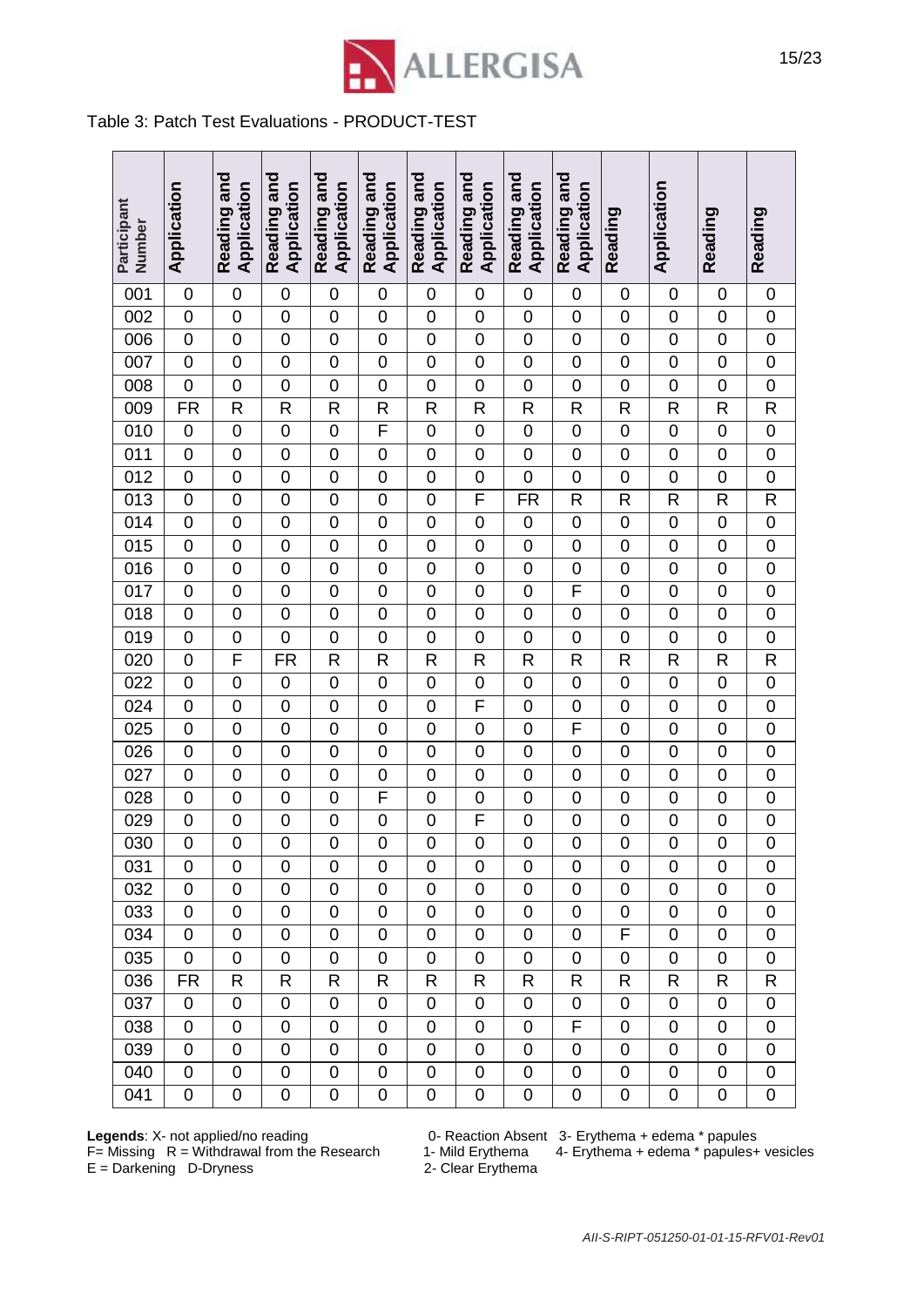

#### Table 3 Continuation -: Patch Test Evaluations - PRODUCT-TEST

| Participant<br>Number | Application      | Reading and<br>Application | Reading and<br>Application | Reading and<br>Application | Reading and<br>Application | Reading and<br>Application | Reading and<br>Application | Reading and<br>Application | Reading and<br>Application | Reading          | Application    | Reading        | Reading          |
|-----------------------|------------------|----------------------------|----------------------------|----------------------------|----------------------------|----------------------------|----------------------------|----------------------------|----------------------------|------------------|----------------|----------------|------------------|
| 042                   | $\mathbf 0$      | $\mathbf 0$                | $\overline{0}$             | $\mathbf 0$                | $\mathbf 0$                | $\overline{0}$             | 0                          | $\mathbf 0$                | $\mathbf 0$                | $\mathbf 0$      | $\mathbf 0$    | $\mathbf 0$    | $\mathbf 0$      |
| 043                   | $\mathbf 0$      | $\mathbf 0$                | $\mathbf 0$                | $\mathbf 0$                | $\mathbf 0$                | F                          | 0                          | $\overline{0}$             | $\mathbf 0$                | $\mathbf 0$      | $\mathbf 0$    | $\mathbf 0$    | $\mathbf 0$      |
| 044                   | $\boldsymbol{0}$ | $\mathbf 0$                | $\mathbf 0$                | $\overline{0}$             | $\overline{0}$             | F                          | $\mathbf 0$                | $\mathbf 0$                | $\mathbf 0$                | $\mathbf 0$      | $\mathbf 0$    | $\mathbf 0$    | $\mathbf 0$      |
| $\overline{045}$      | $\overline{0}$   | $\mathbf 0$                | $\mathbf 0$                | $\overline{0}$             | $\overline{0}$             | $\overline{0}$             | $\overline{0}$             | $\overline{0}$             | $\overline{F}$             | $\overline{0}$   | $\mathbf 0$    | $\mathbf 0$    | $\overline{0}$   |
| 046                   | $\boldsymbol{0}$ | $\boldsymbol{0}$           | $\mathbf 0$                | $\mathbf 0$                | 0                          | $\mathbf 0$                | $\mathbf 0$                | $\mathbf 0$                | $\mathbf 0$                | $\boldsymbol{0}$ | $\mathbf 0$    | $\mathbf 0$    | $\boldsymbol{0}$ |
| 047                   | $\boldsymbol{0}$ | $\mathbf 0$                | $\boldsymbol{0}$           | $\mathbf 0$                | $\mathbf 0$                | $\mathbf 0$                | $\mathbf 0$                | 0                          | $\mathbf 0$                | $\mathbf 0$      | $\mathbf 0$    | $\mathbf 0$    | $\boldsymbol{0}$ |
| $\overline{048}$      | $\mathbf 0$      | $\mathbf 0$                | $\mathbf 0$                | 0                          | $\overline{0}$             | $\mathbf 0$                | $\mathbf 0$                | $\mathbf 0$                | $\mathbf 0$                | $\overline{0}$   | $\mathbf 0$    | $\mathbf 0$    | $\mathbf 0$      |
| 049                   | $\mathbf 0$      | $\overline{0}$             | $\mathbf 0$                | $\mathbf 0$                | $\overline{0}$             | $\mathbf 0$                | $\overline{0}$             | F                          | $\mathbf 0$                | $\mathbf 0$      | $\mathbf 0$    | $\mathbf 0$    | $\mathbf 0$      |
| 051                   | $\mathbf 0$      | $\overline{0}$             | $\mathbf 0$                | $\mathbf 0$                | $\overline{0}$             | $\overline{0}$             | $\overline{0}$             | $\overline{0}$             | $\overline{F}$             | $\overline{0}$   | $\mathbf 0$    | $\mathbf 0$    | $\mathbf 0$      |
| 052                   | $\mathbf 0$      | $\overline{0}$             | $\mathbf 0$                | $\overline{0}$             | $\overline{0}$             | $\mathbf 0$                | $\overline{0}$             | $\overline{0}$             | $\overline{F}$             | $\overline{0}$   | $\mathbf 0$    | $\mathbf 0$    | $\mathbf{0}$     |
| 053                   | $\mathbf 0$      | $\mathbf 0$                | $\mathbf 0$                | 0                          | 0                          | $\mathbf 0$                | $\mathbf 0$                | $\overline{0}$             | $\mathbf 0$                | $\boldsymbol{0}$ | $\mathbf 0$    | 0              | $\mathbf 0$      |
| 054                   | $\mathbf 0$      | $\mathbf 0$                | $\mathbf 0$                | $\overline{0}$             | $\overline{0}$             | $\mathbf 0$                | $\overline{0}$             | $\overline{0}$             | $\mathbf 0$                | $\mathbf 0$      | $\mathbf 0$    | $\overline{0}$ | $\mathbf 0$      |
| 055                   | $\mathbf 0$      | $\mathbf 0$                | $\mathbf 0$                | $\mathbf 0$                | $\overline{0}$             | $\overline{0}$             | $\mathbf 0$                | $\overline{0}$             | $\mathbf 0$                | $\mathbf 0$      | $\mathbf 0$    | $\mathbf 0$    | $\mathbf 0$      |
| 056                   | $\mathbf 0$      | $\mathbf 0$                | $\mathbf 0$                | 0                          | $\overline{0}$             | $\mathbf 0$                | $\mathbf 0$                | $\overline{0}$             | F                          | $\boldsymbol{0}$ | $\mathbf 0$    | $\mathbf 0$    | $\mathbf 0$      |
| 058                   | $\mathbf 0$      | $\mathbf 0$                | $\mathbf 0$                | $\mathbf 0$                | $\mathbf 0$                | $\mathbf 0$                | $\mathbf 0$                | $\overline{0}$             | $\mathbf 0$                | $\overline{F}$   | $\mathbf 0$    | $\mathbf 0$    | $\boldsymbol{0}$ |
| 059                   | $\mathbf 0$      | $\mathbf 0$                | $\mathbf 0$                | 0                          | $\overline{0}$             | $\mathbf 0$                | $\mathbf 0$                | $\overline{0}$             | $\mathbf 0$                | $\mathbf 0$      | $\mathbf 0$    | $\mathbf 0$    | $\overline{0}$   |
| 060                   | $\mathbf 0$      | $\mathbf 0$                | $\mathbf 0$                | $\mathbf 0$                | $\mathbf 0$                | F                          | $\overline{0}$             | $\mathbf 0$                | $\mathbf 0$                | $\overline{0}$   | $\mathbf 0$    | $\mathbf 0$    | $\overline{0}$   |
| 061                   | $\boldsymbol{0}$ | 0                          | $\mathbf 0$                | $\mathbf 0$                | F                          | $\mathbf 0$                | $\mathbf 0$                | $\mathbf 0$                | $\mathbf 0$                | FR               | $\mathsf{R}$   | $\mathsf{R}$   | $\mathsf R$      |
| $\overline{062}$      | $\overline{0}$   | $\mathbf 0$                | $\boldsymbol{0}$           | $\mathbf 0$                | $\overline{0}$             | F                          | FR                         | $\overline{\mathsf{R}}$    | $\mathsf{R}$               | $\mathsf{R}$     | $\mathsf{R}$   | $\mathsf R$    | $\overline{R}$   |
| 064                   | FR               | $\mathsf{R}$               | $\mathsf{R}$               | R                          | R                          | $\mathsf{R}$               | R                          | R                          | $\mathsf{R}$               | $\mathsf{R}$     | $\mathsf{R}$   | $\mathsf R$    | ${\sf R}$        |
| 065                   | $\boldsymbol{0}$ | $\mathbf 0$                | $\boldsymbol{0}$           | $\overline{0}$             | $\overline{\mathsf{F}}$    | $\overline{0}$             | $\overline{0}$             | $\overline{0}$             | $\mathbf 0$                | $\overline{0}$   | $\mathbf 0$    | $\mathbf 0$    | $\overline{0}$   |
| 068                   | $\mathbf 0$      | $\overline{0}$             | $\mathbf 0$                | $\mathbf 0$                | $\overline{0}$             | $\mathbf 0$                | $\mathbf 0$                | $\overline{0}$             | $\mathbf 0$                | $\mathbf 0$      | $\mathbf 0$    | $\mathbf 0$    | $\mathbf 0$      |
| 069                   | $\mathbf 0$      | $\overline{0}$             | $\mathbf 0$                | $\mathbf 0$                | $\overline{0}$             | $\overline{0}$             | $\mathbf 0$                | $\overline{0}$             | $\mathbf 0$                | $\mathbf 0$      | $\mathbf 0$    | $\mathbf 0$    | $\mathbf{0}$     |
| 071                   | $\mathbf 0$      | 0                          | $\boldsymbol{0}$           | $\mathbf 0$                | $\overline{0}$             | $\mathbf 0$                | $\mathbf 0$                | $\mathbf 0$                | $\mathbf 0$                | $\mathbf 0$      | $\mathbf 0$    | 0              | $\mathbf{0}$     |
| 073                   | $\overline{0}$   | $\mathbf 0$                | 0                          | $\overline{0}$             | $\overline{0}$             | $\overline{0}$             | $\overline{0}$             | $\overline{0}$             | $\mathbf 0$                | $\overline{0}$   | $\overline{0}$ | $\overline{0}$ | $\overline{0}$   |
| 074                   | FR               | R                          | R                          | R                          | R                          | R                          | R                          | R                          | R                          | R                | R              | R              | R                |
| 075                   | 0                | 0                          | 0                          | 0                          | 0                          | $\mathbf 0$                | 0                          | 0                          | 0                          | 0                | 0              | 0              | 0                |
| 076                   | 0                | 0                          | 0                          | 0                          | 0                          | 0                          | 0                          | 0                          | $\mathbf 0$                | $\boldsymbol{0}$ | $\overline{0}$ | $\mathbf 0$    | 0                |
| 077                   | 0                | 0                          | 0                          | 0                          | 0                          | 0                          | 0                          | 0                          | 0                          | 0                | 0              | 0              | 0                |
| 078                   | 0                | 0                          | 0                          | 0                          | 0                          | $\mathbf 0$                | 0                          | 0                          | 0                          | 0                | 0              | 0              | 0                |
| 079                   | 0                | $\mathbf 0$                | 0                          | $\mathbf 0$                | 0                          | 0                          | 0                          | 0                          | 0                          | $\pmb{0}$        | $\mathbf 0$    | 0              | 0                |
| 080                   | 0                | 0                          | F                          | FR                         | R                          | R                          | R                          | R                          | R                          | R                | R              | R              | R                |
| 081                   | 0                | 0                          | 0                          | 0                          | 0                          | $\mathbf 0$                | 0                          | 0                          | 0                          | 0                | 0              | $\mathbf 0$    | 0                |
| 082                   | 0                | 0                          | 0                          | $\overline{0}$             | 0                          | $\mathbf 0$                | 0                          | 0                          | $\overline{0}$             | $\mathbf 0$      | $\overline{0}$ | $\mathbf 0$    | 0                |
| 083                   | 0                | 0                          | 0                          | 0                          | 0                          | 0                          | 0                          | 0                          | 0                          | $\boldsymbol{0}$ | 0              | $\mathbf 0$    | 0                |
| 084                   | 0                | 0                          | 0                          | 0                          | 0                          | 0                          | 0                          | 0                          | 0                          | 0                | 0              | 0              | 0                |

F= Missing  $R =$  Withdrawal from the Research  $1-$  Mild Erythema  $E =$  Darkening  $D$ - Dryness  $2-$  Clear Erythema  $E =$  Darkening D-Dryness

**Legends**: X- not applied/no reading 0- Reaction Absent 3- Erythema + edema \* papules<br>F= Missing R = Withdrawal from the Research 1- Mild Erythema 4- Erythema + edema \* papules+ vesicles

16/23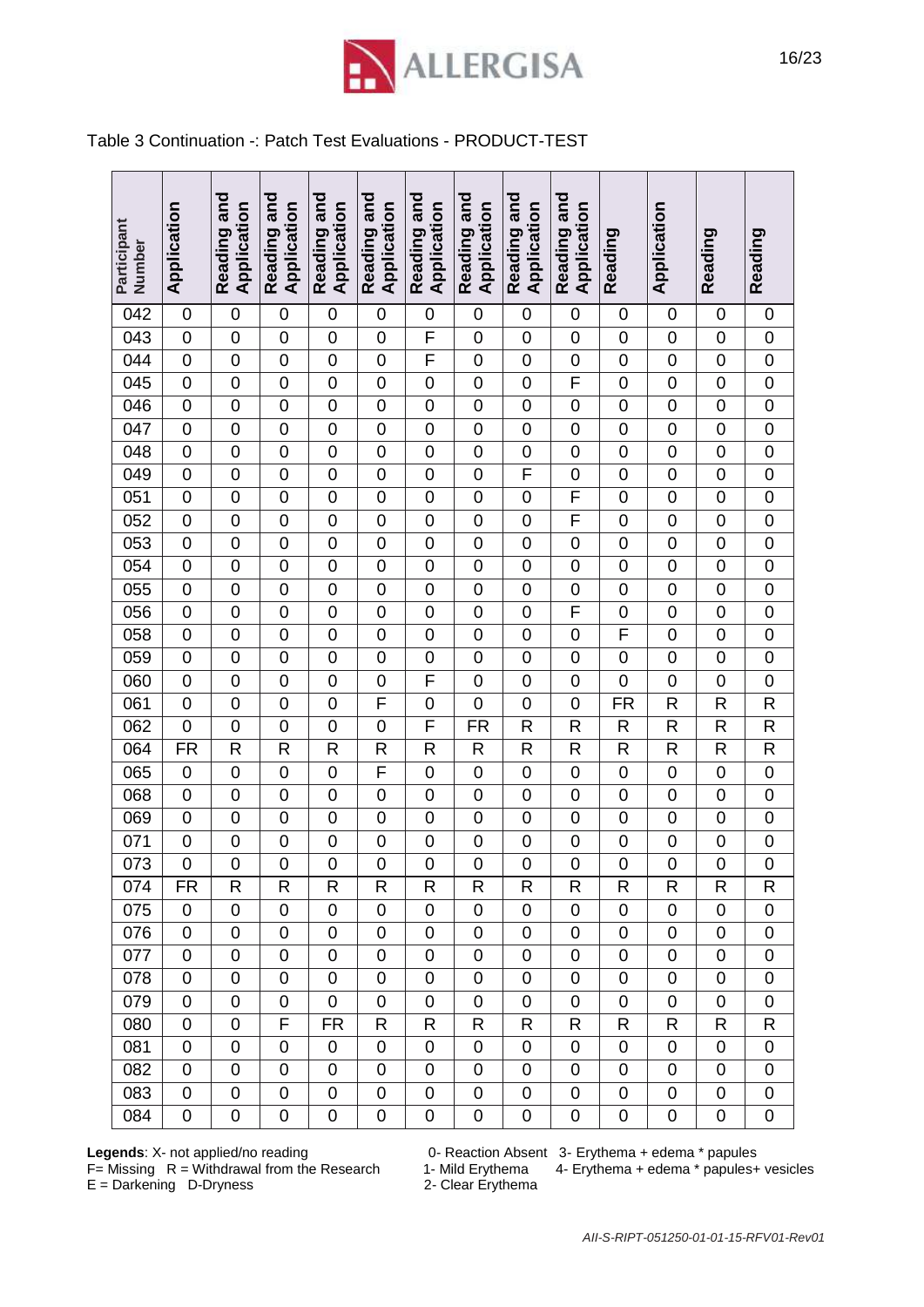

#### **1O. CONCLUSION**

According to the methodology used to evaluate the potential of primary and accumulated irritability and skin sensitization of LUBRINAT product sent by the company MASTER INDÚSTRIA E COMERCIO DE PROD ODONTO E FARMAC LTDA , it could be concluded that:

- During the study, no participant had cutaneous clinical signs related to the product.
- The product did not induce process of irritation and skin sensitization in the study group.
- The product was considered safe in the evaluated conditions.

Study Coordinator Vivian Pessdto-- 03/03/2015

ница

Principal Investigator

 Dr. André Luiz Vergnanini Dermatologist (CRM 45125) 03/03/2015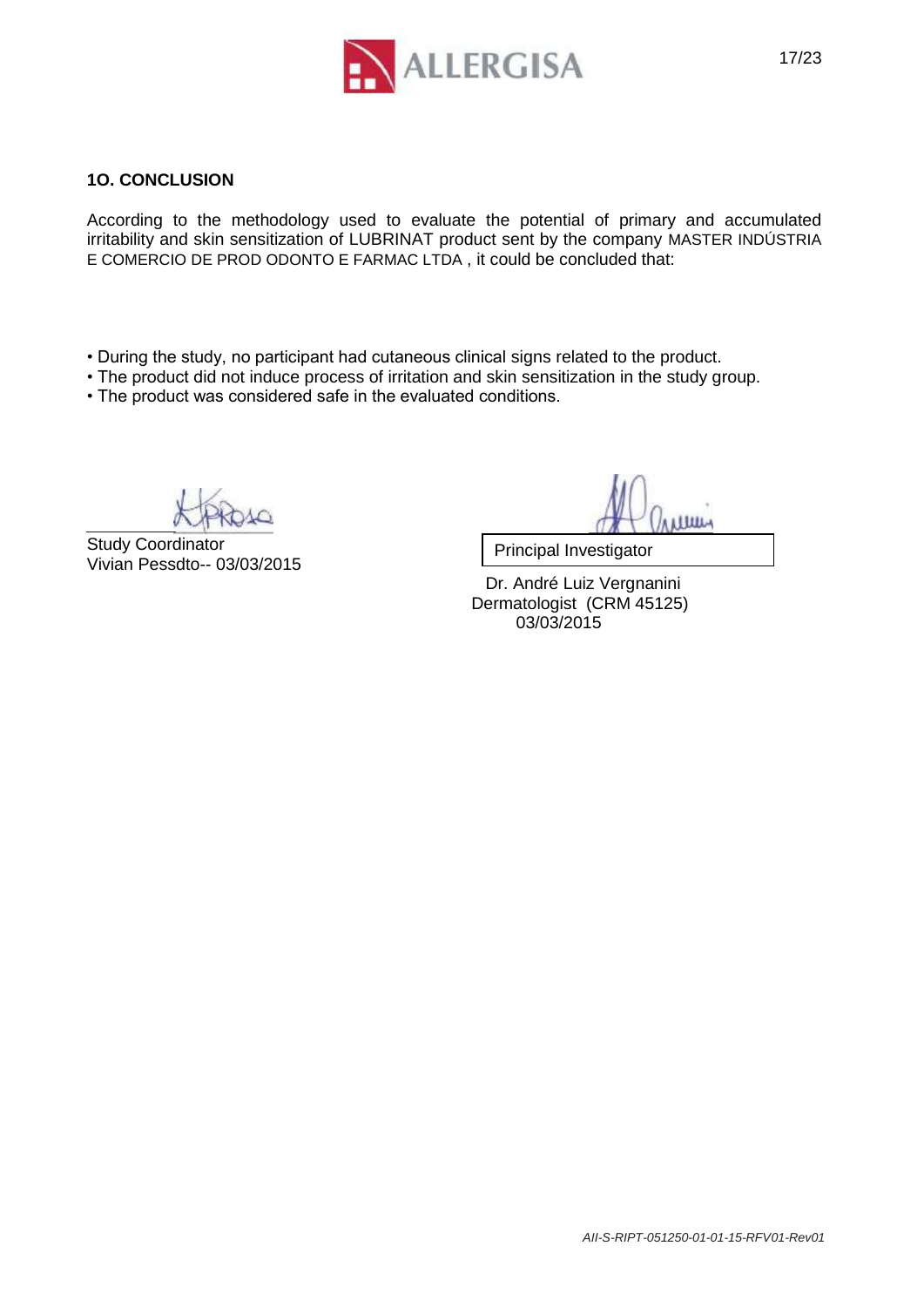

#### **11-REFERENCES**

ALLERGISA PESQUISA DERMATO COSMÉTICA LTDA. Procedimento Operacional Padrão 42, Compatibilidade, 2013, Rev 18.

BARAN, R. & MAIBACH, H.I., (ed.). Cosmetic Dermatology, Baltimore, Willians & Wilkins, 1994.

CONSELHO NACIONAL DE SAÚDE. Resolução 466/12 do Ministério da Saúde. Diário Oficial, 13/06/2013.

DOOMS - GOOSSENS, A. Cosmetics as causes of allergic contact dermatitis. Cutis. 52: 316- 320, 1993.

FISHER, A.A. Contact Dermatitis, 2ª edition, Philadelphia, Lea & Febiger, 1995.

KLIGMAN, A.M. & WOODING, W.M. A method for the measurement and evaluation of irritants of human skin. J. lnvest.. Derm. 49: 78-94, 1967.

MARZULLI, F.N. & MAIBACH, H. 1. Model for evaluating skin irritants: A comparision of results obtained on animais and man using repeated skin exposures. Fd. Cosmet. Toxico/. 13: 533-540, 1975.

PATHAK, M.A. Photobiology of melanin pigmentations. J. Am. Acad. Derm. 9: 724-733, 1983. SAMPAIO, S.A.P. & RIVITTI, E.A. Dermatologia Básica, 2ª edição, São Paulo, Artes Médicas, 2000.

ZATZ, J.L. Aumento da penetração cutânea. Cosmetics & Toiletries, 7: 52-58, 1995.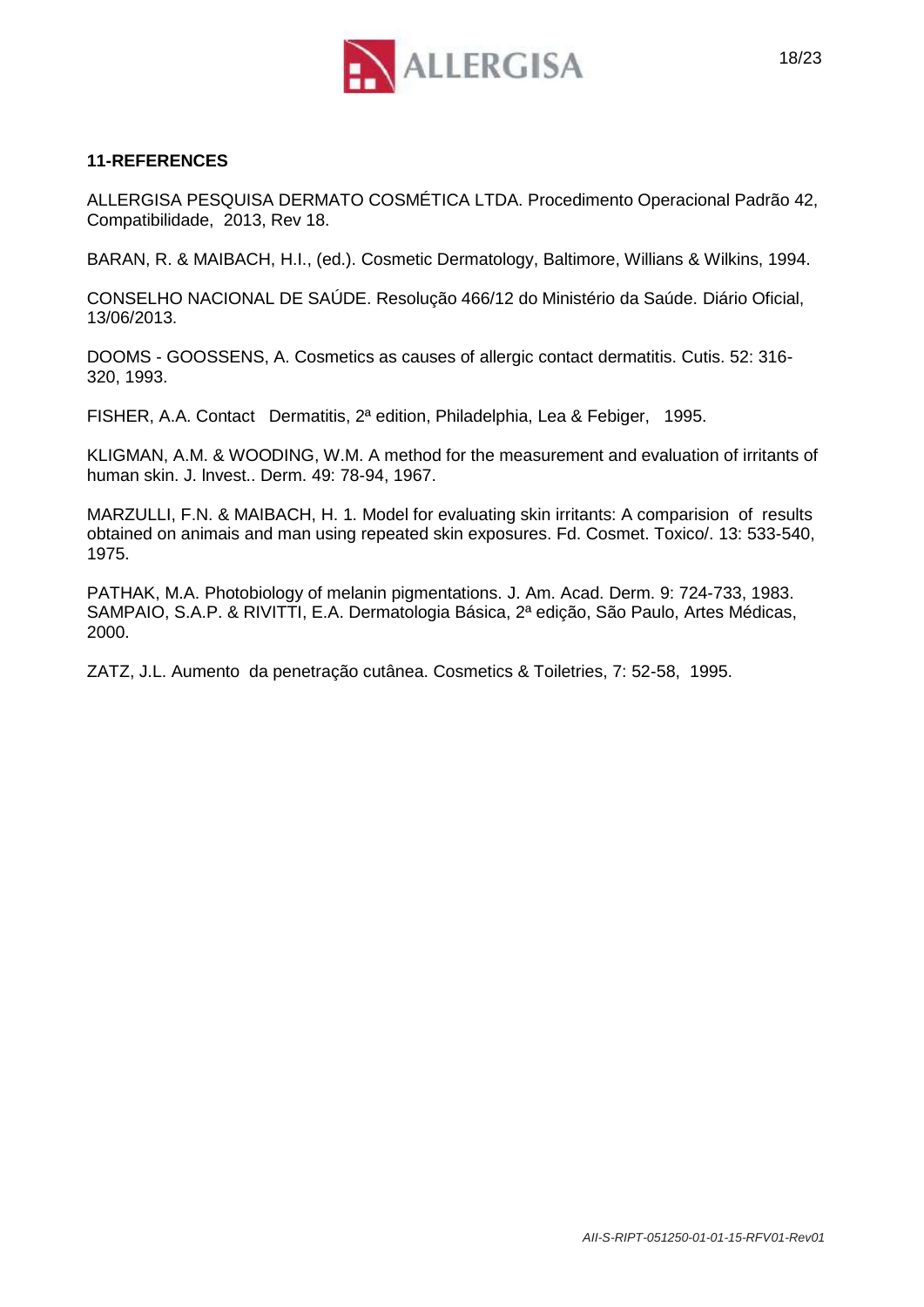

### **ANNEX 1 INFORMED CONSENT**

- You are invited to participate in a research. We ask you to understand in detail all the steps and if you agree, sign this consent form;
- The objective of the study is to evaluate the potential of irritability and skin sensitization of cosmetic products (soaps, shampoos, deodorants, talc, oil bath, moisturizers, lotions, perfumes, colognes, sunscreen and others), health products (bandages, adhesive plasters ) and / or topical medication (ointments, gels for use on skin);
- Irritability and skin sensitization are irritation and allergic reactions that can possibly occur on the skin after application of these products;
- The research will be conducted with up to 72 people participating in the research;
- Your participation in the study will be 1 week for the research of Primary Irritability (3 returns lasting 2 hours each), and 6 weeks for the research Irritability / Sensitization (RIPT) (up to 19 returns lasting 2 hours each),
- In total you must appear at the Institute 19 times.
- You will be examined by a dermatologist doctor at the beginning and end of the study, and monitored throughout all the research;
- For the research of Primary Irritability, will be applied the "patch test" (tape) containing the evaluating products on dorsum (back) right and / or left, once. The patch test is removed after about 48 hours of skin contact and you must attend to the evaluations of possible reactions on your skin (reading);
- For the research of Irritability Accumulated / Sensitization (RIPT) the "patch test" will be applied (tape) containing the evaluating product reviews on the dorsum (back) right and / or left, for three consecutive weeks. You must appear Mondays, Wednesdays and Fridays for application / reading. After this period of "induction", you will be at rest for at least 10 days and will return to apply the "contact test" again that will be removed after about 48 hours and you must attend to perform the readings;
- Do not wet the "patch test" throughout the application period;
- In general, these products used topically have a good risk / benefit ratio, however, can cause sensitization and local irritation, especially with prolonged use. In the event of any type of reaction, you will be assessed and monitored by a dermatologist;
- You may be dispensed after signing the informed consent and informed by a dermatologist if you have any of the exclusion criteria and also if the vacancies are prefilled;
- Your agree to not engage in any other research in the course of this study;
- If female, you claim not to be pregnant or breastfeeding and is committed not to become pregnant during the study period;
- Your consent does not relieve the organizers of the research center of its responsibilities;
- You are aware that, on certain occasions, a representative of the sponsoring company may be present to observe the study;
- You agree that, in the context of this study, your data will be collected and may be subject to electronic processing. In the event of any changes in your registration data (phone, address etc ...), ask the organizers of the study to update ;
- All raw materials used in products are approved for topical use and are not toxic. However, like any product, they may cause unexpected reactions as "redness", "Swelling", "itching" and "burning" in product application sites;
- As a benefit of this research, you will be examined before the start of the study by a specialist doctor and, if a problem is observed in the evaluated region, will be alerted and oriented. In addition, your participation in the research will contribute to the launch of products for topical use that do not cause irritability and skin sensitization in the study group;
- All questions arising during and after the research will be clarified;
- Your participation in the research is completely voluntary;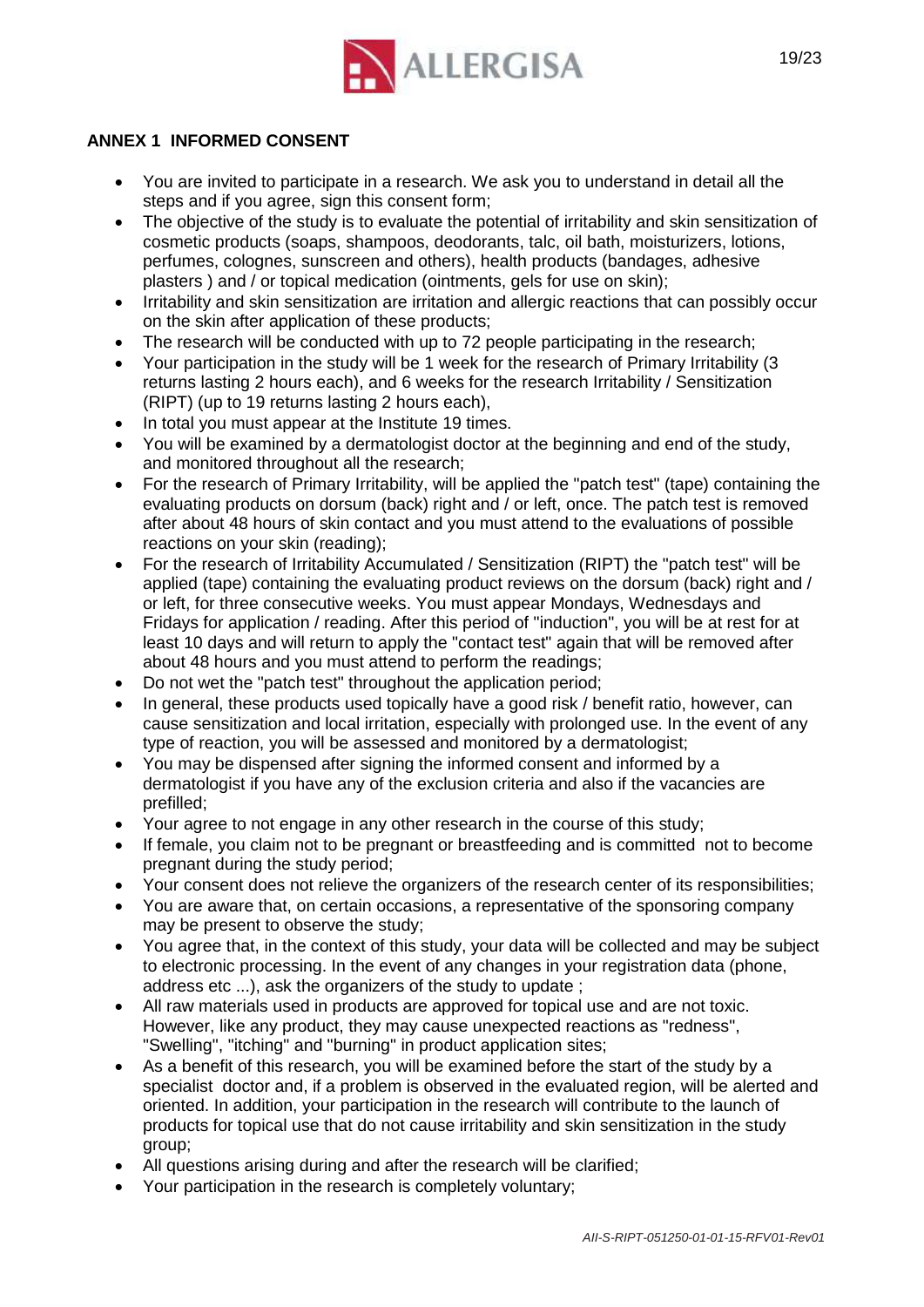

- You may withdraw from the study at any time if so desired, however, it shall notify the institute of withdrawal;
- You may be withdrawn from the study if you do not fulfill your responsibilities, according to the study protocol, and the criteria of the investigator;
- Your voluntary collaboration will be of great importance for research, so please attend at the times and dates indicated throughout the course of the research;
- If there is any change in your habits, we ask you to notify us to better interpret the results;
- Do not use any type of product (ex.: deodorant or antiperspirant, talc, oil, bath, creams, lotions, perfumes, colognes and topical medications) in areas near the test. If you use any of these products or make use of any medication, inform us;
- In the case of moderate itching, persistent or severe and even other signs of irritation, immediately report, appearing to the test application site or by phone 19-3517- 6800 (office hours) or 19-99778-0204 (08h - 22h);
- We ensure that any adverse reactions (reactions, skin irritation or discomfort sensations in the skin) will be accompanied by a dermatologist doctor and / or expert responsible for the project to its completion and, if necessary, will be provided the appropriate medication;
- Any compensation is assured;
- We ensure that any new relevant information (important information) that may interfere with your consent will be given:
- All information obtained about the participants will be kept confidential (secret), and by signing this term, you give freedom to the sponsor and regulatory authorities (regulatory agencies of research) to conduct analysis of documents and research data;
- CONTACT: In case of doubt or problem, you can contact by phone 19-3517-6800 or at the address. Doutor Romeu Tórtima, 452/466 - Barão Geraldo - Campinas - SP;
- A copy of this term will remain in Allergisa file and the other will be given to the research participant.

I agree to participate in the study "Clinical study, single-blind, controlled of potential

of irritability and skin sensitization of a product for application on the skin" and I

declare that I have been informed about all of the above.

| • Signature of participant research (equal to ID card) | Date: |
|--------------------------------------------------------|-------|
|                                                        |       |

• Signature of Responsible for applying the IC Date: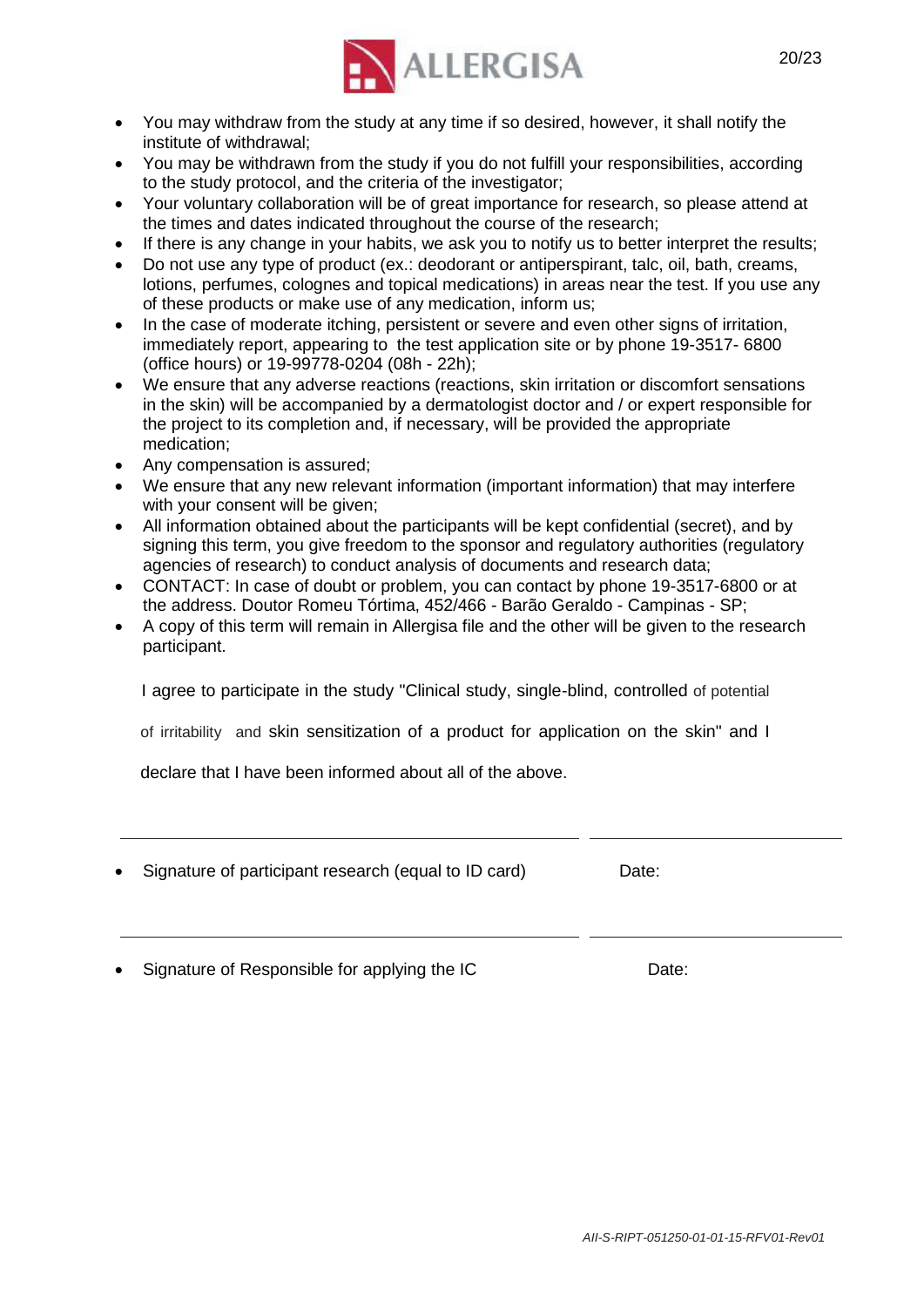

#### **ANNEX 2 - STUDY GROUP**

| <b>Participant</b><br><b>Number</b> | name<br>Initials        | Age<br>(Years)  | <b>Sex</b>              | Phototype               | <b>Status</b>  |
|-------------------------------------|-------------------------|-----------------|-------------------------|-------------------------|----------------|
| 001                                 | <b>PAN</b>              | 61              | F                       | IV                      |                |
| 002                                 | <b>MIPS</b>             | 37              | F                       | III                     |                |
| 003                                 | <b>AJS</b>              | 49              | F                       | III                     | N <sub>l</sub> |
| 004                                 | $\overline{\text{CSG}}$ | $\overline{19}$ | F                       | $\vee$                  | N <sub>l</sub> |
| 005                                 | CGC                     | 23              | F                       | $\overline{\mathsf{V}}$ | N <sub>l</sub> |
| 006                                 | <b>ALAGM</b>            | 36              | $\overline{F}$          | $\mathbf{II}$           | I              |
| 007                                 | <b>MLL</b>              | 65              | $\overline{\mathsf{F}}$ | $\overline{\mathsf{I}}$ | I              |
| 008                                 | <b>IMAB</b>             | 49              | F                       | $\overline{\mathbf{H}}$ |                |
| 009                                 | EAG                     | 35              | F                       | $\overline{\mathbb{H}}$ |                |
| 010                                 | <b>MMC</b>              | 62              | F                       | $\mathbf{III}$          |                |
| 011                                 | <b>LLNB</b>             | 56              | F                       | $\mathbf{III}$          |                |
| $\overline{012}$                    | <b>JSPS</b>             | 43              | F                       | $\overline{N}$          |                |
| 013                                 | $\overline{\text{SS}}$  | 52              | F                       | III                     |                |
| 014                                 | <b>MJGA</b>             | 43              | $\overline{F}$          | III                     |                |
| 015                                 | <b>MPP</b>              | 67              | F                       | III                     |                |
| 016                                 | <b>MASG</b>             | 64              | $\overline{\mathsf{F}}$ | $\mathbf{III}$          |                |
| $\overline{017}$                    | <b>MHGBO</b>            | 47              | F                       | $\overline{\mathsf{I}}$ |                |
| 018                                 | <b>MLL</b>              | 61              | $\overline{\mathsf{F}}$ | $\overline{\mathbb{H}}$ |                |
| 019                                 | <b>MAM</b>              | 67              | $\overline{F}$          | III                     |                |
| 020                                 | <b>EAM</b>              | 34              | F                       | $\mathbf{III}$          |                |
| 021                                 | <b>NFIS</b>             | 55              | F                       | $\mathbf{II}$           | N <sub>l</sub> |
| 022                                 | <b>FP</b>               | 35              | F                       | $\overline{\mathbf{u}}$ |                |
| 023                                 | <b>ALFA</b>             | 38              | F                       | $\overline{N}$          | N <sub>l</sub> |
| 024                                 | VM                      | 42              | F                       | III                     | I              |
| 025                                 | <b>SVLS</b>             | 39              | F                       | $\overline{N}$          |                |
| 026                                 | <b>NCSS</b>             | 23              | $\overline{\mathsf{F}}$ | IV                      |                |
| 027                                 | <b>JCJM</b>             | $\overline{22}$ | $\overline{\mathsf{F}}$ | $\overline{N}$          |                |
| 028                                 | <b>BPP</b>              | 70              | F                       | $\overline{\mathbf{u}}$ |                |
| 029                                 | <b>RJAM</b>             | 48              | F                       | IV                      |                |

F= Female; M= Male

Participants selection failure / dropouts did not have their classified phototypes - N / A or NC Phototype according to Fitzpatrick scale:

I- skin suffers sunburn easily, never tans

II- The skin suffers sunburn easily, tans lightly

III- The skin suffers sunburn moderately, tans gradually

IV - The skin suffers sunburn lightly, tans easily

V - The skin rarely suffer sunburns, tans intensely

VI - The skin never suffer sunburn and is highly pigmented

I = Included; NI = Not included (has some of the exclusion criteria and / or doesn't have some of the inclusion criteria)  $SF = Selection$  failure,  $Q =$  quitter,  $PD = Protocol$  Deviation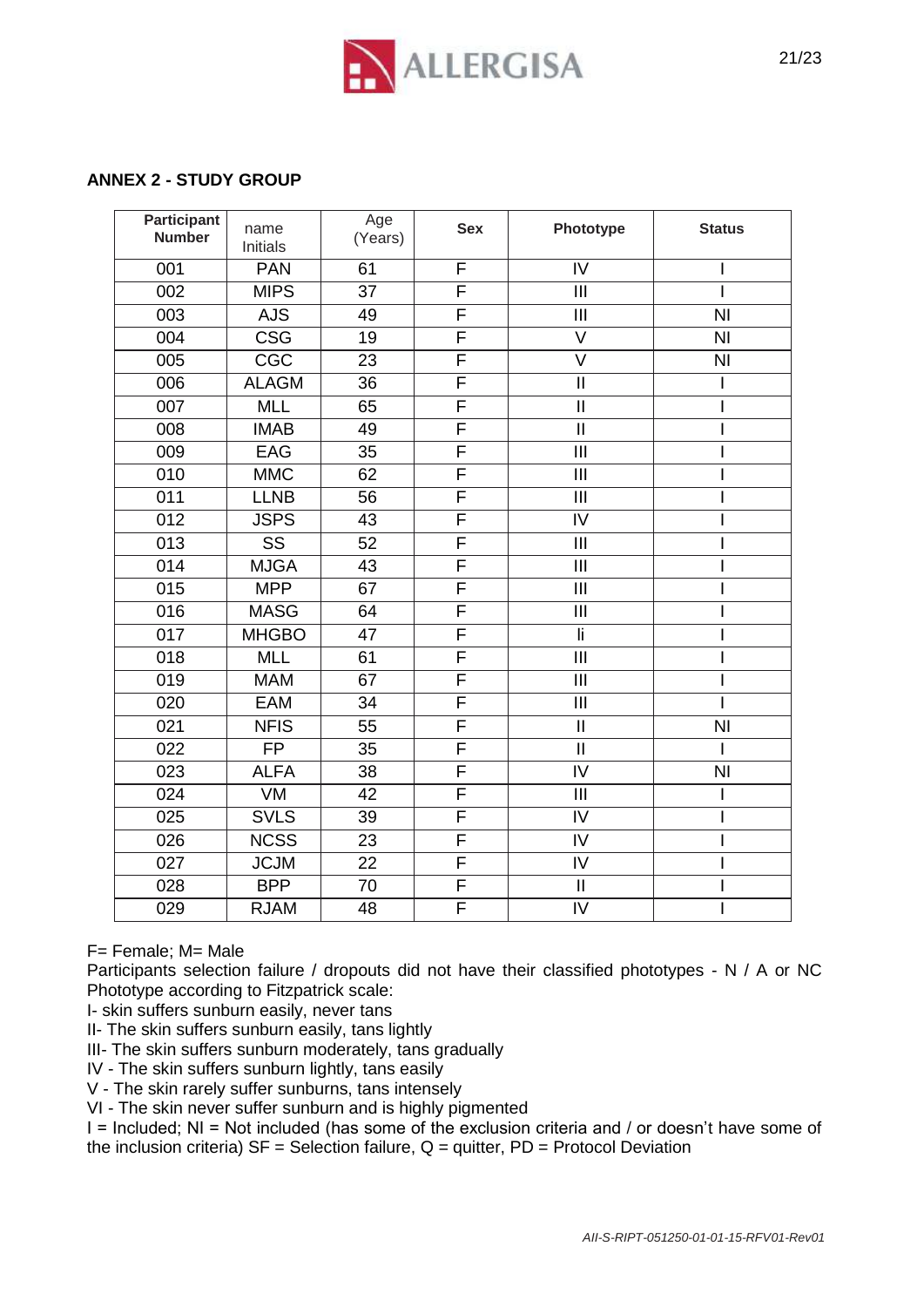

#### **ANNEX 2 - STUDY GROUP - CONTINUATION**

| <b>Participant</b><br><b>Number</b> | Name<br>Inicials | Age<br>(Years) | <b>Sex</b>              | Phototype                             | <b>Status</b>  |
|-------------------------------------|------------------|----------------|-------------------------|---------------------------------------|----------------|
| 030                                 | <b>SRMS</b>      | 49             | F                       | $\overline{\mathbf{III}}$             | L              |
| 031                                 | <b>VFMS</b>      | 32             | $\overline{\mathsf{F}}$ | $\overline{III}$                      | I              |
| 032                                 | <b>MSB</b>       | 32             | F                       | IV                                    | I              |
| 033                                 | <b>SAF</b>       | 39             | F                       | $\begin{array}{c} \hline \end{array}$ | I              |
| 034                                 | <b>REG</b>       | 21             | F                       | III                                   | I              |
| 035                                 | <b>MJPB</b>      | 52             | F                       | $\mathbf{II}$                         | ı              |
| 036                                 | <b>MBPD</b>      | 51             | $\overline{F}$          | $\overline{\mathbf{III}}$             | I              |
| 037                                 | <b>SCA</b>       | 37             | $\overline{\mathsf{F}}$ | $\overline{\mathbb{H}}$               | I              |
| 038                                 | <b>FGDC</b>      | 49             | F                       | $\overline{\mathbf{III}}$             | ı              |
| 039                                 | <b>RCL</b>       | 53             | F                       | $\overline{V}$                        | ı              |
| 040                                 | <b>ERBS</b>      | 59             | F                       | $\overline{\mathsf{III}}$             | I              |
| 041                                 | <b>JMC</b>       | 56             | F                       | $\overline{\mathbf{III}}$             | I              |
| 042                                 | <b>RJF</b>       | 56             | $\overline{\mathsf{F}}$ | $\overline{IV}$                       | ı              |
| 043                                 | EA               | 31             | F                       | $\mathbf{  }$                         | I              |
| 044                                 | <b>ESS</b>       | 27             | M                       | IV                                    | ı              |
| 045                                 | <b>VBSS</b>      | 34             | $\overline{F}$          | $\overline{\mathbb{I}}$               | I              |
| 046                                 | EAM              | 46             | F                       | $\overline{\rm II}$                   | I              |
| 047                                 | <b>LCR</b>       | 26             | $\overline{\mathsf{F}}$ | $\overline{III}$                      | I              |
| 048                                 | <b>MJLS</b>      | 55             | F                       | IV                                    | I              |
| 049                                 | <b>DR</b>        | 60             | F                       | III                                   | I              |
| 050                                 | <b>SSA</b>       | 33             | M                       | $\overline{IV}$                       | N <sub>l</sub> |
| 051                                 | <b>AAC</b>       | 31             | F                       | IV                                    | L              |
| 052                                 | <b>LACP</b>      | 18             | F                       | $\overline{IV}$                       | ı              |
| 053                                 | <b>MAP</b>       | 62             | F                       | $\mathbf{I}$                          | I              |
| 054                                 | <b>KTP</b>       | 37             | $\overline{F}$          | III                                   | I              |
| 055                                 | <b>JCOR</b>      | 23             | F                       | $\overline{V}$                        | I              |
| 056                                 | <b>MHNJF</b>     | 51             | $\overline{F}$          | IV                                    | I              |
| 057                                 | <b>TCSS</b>      | 19             | $\overline{F}$          | IV                                    | <b>NI</b>      |
| 058                                 | <b>ACM</b>       | 53             | F                       | IV                                    | I              |

F= Female; M= Male

. .

Participants selection failure / dropouts did not have their phototypes classified - N / A or NC Phototype according to Fitzpatrick scale:

I- skin suffers sunburn easily, never tans

II- The skin suffers sunburn easily, tans lightly

III- The skin suffers sunburn moderately, tans gradually

IV - The skin suffers sunburn lightly, tans easily

V - The skin rarely suffer sunburns, tans intensely

VI - The skin never suffer sunburn and is highly pigmented

I = Included; NI = Not included (has some of the exclusion criteria and / or doesn't have some of the inclusion criteria)  $SF = Selection$  failure,  $Q = Quitter$ ,  $PD = Protocol$  Deviation